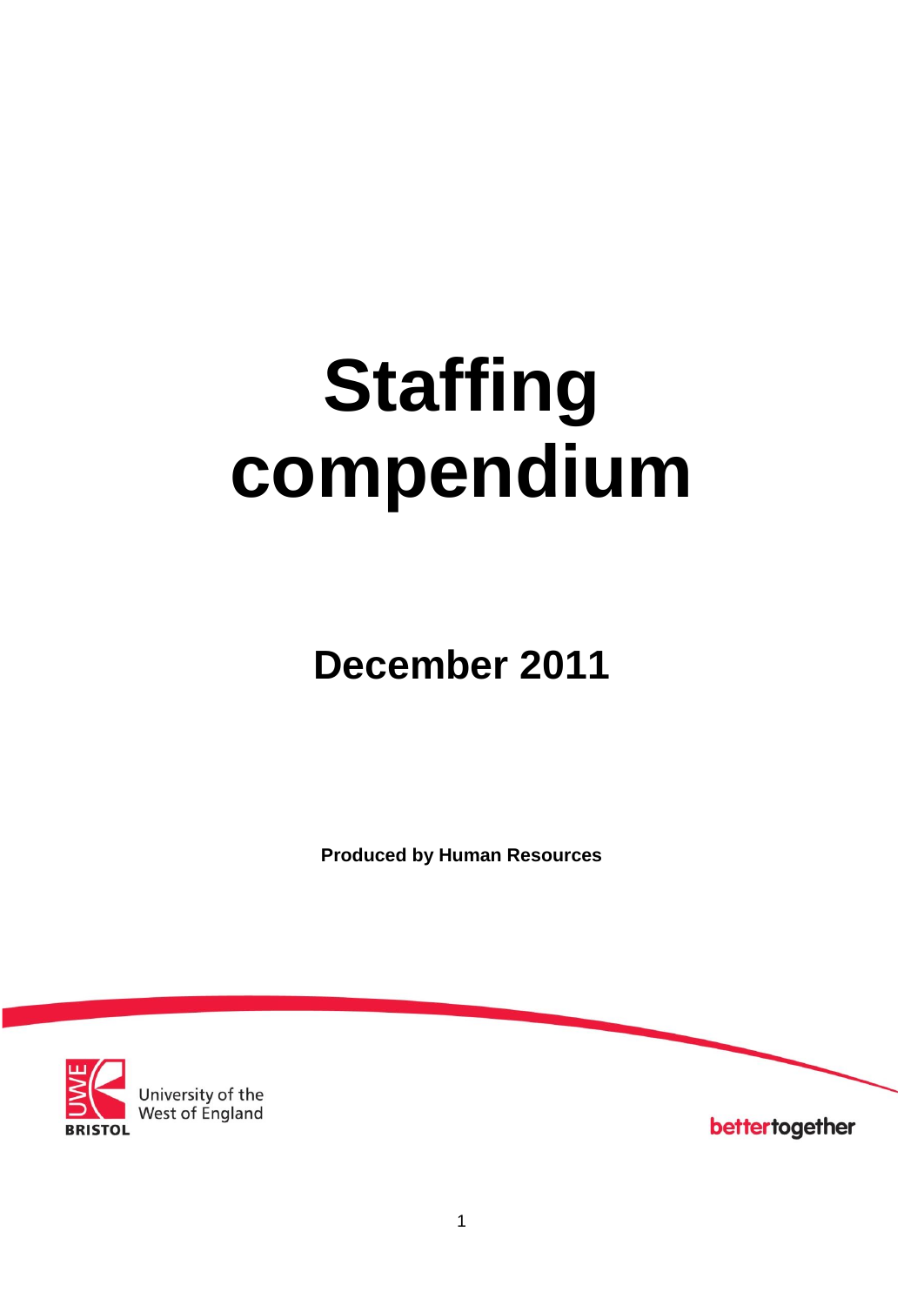## **Introduction**

This is the fourth annual staffing compendium produced by HR.

The purpose of the compendium is to provide managers and other users with up to date information about UWE's workforce profile and to highlight emerging trends. Managers will be able to use this information to identify where we need to make improvements.

This compendium also provides a rich source of data for managers carrying out equality assessments.

The compendium is based on data held in the University's HR payroll system (SAP). The SAP database is populated with information supplied by new staff on their application forms; we then update the database with information supplied by current employees in response to periodic data surveys. Our latest data survey was carried out in December 2010, and the next one will be carried out within the next 12 months.

This compendium should be read in conjunction with results from the 2012 staff survey. The staff survey results will be available from May.

I hope you find the compendium interesting and informative. If you have any ideas for how it might be improved, or have any queries relating to the data and its analysis, then please contact Lesley Donnithorne in the Business Development Team [\(Lesley2.Donnithorne@uwe.ac.uk\)](mailto:Lesley2.Donnithorne@uwe.ac.uk) or Angeline Carrozza in the Equality and Diversity Unit (Angeline.Carrozza@uwe.ac.uk).

Ian Apperley HR Director

March 2012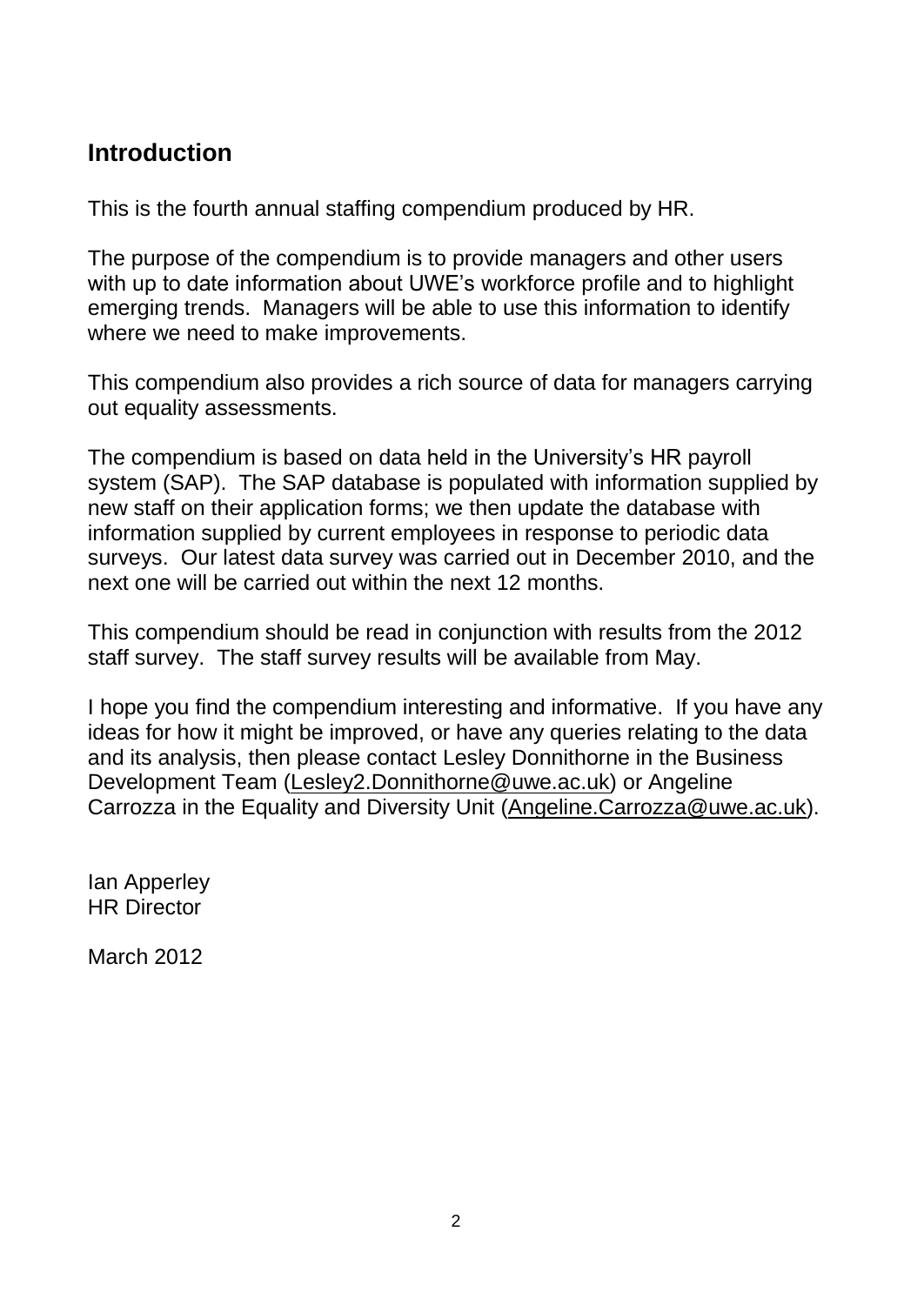## **Index**

#### **Section 1 – Staff employment**

- *At a glance1: headcount of staff and students total UWE expenditure and staff costs*
- TABLE 1 STAFF IN POST
- *At a glance 2:staff by employee group employee group by gender black and minority ethnic staff and disabled staff*
- TABLE 2 EMPLOYEE GROUP AND GRADE BY EQUALITY GROUP
- *At a glance 3:staff by age band staff by sexual orientation*
- TABLE 3 AGE
- TABLE 4 SEXUAL ORIENTATION
- *At a glance 4:staff by religion and belief*
- TABLE 5 RELIGION AND BELIEF
- TABLE 6 ETHNIC ORIGIN
- TABLE 7 NATIONALITY
- TABLE 8 TRANS/TRANSGENDER
- TABLE 9 PARENTAL LEAVE
- TABLE 10 CONTRACT TYPE BY EQUALITY GROUP
- TABLE 11 MODE OF EMPLOYMENT BY EQUALITY GROUP
- **Section 2 – Staff recruitment**
- TABLE 12 RECRUITMENT BY EQUALITY GROUP
- TABLE 13 RECRUITMENT TO TEMPORARY STAFF UNIT BY EQUALITY GROUP
- TABLE 14 INTERNAL RECRUITMENT BY EQUALITY GROUP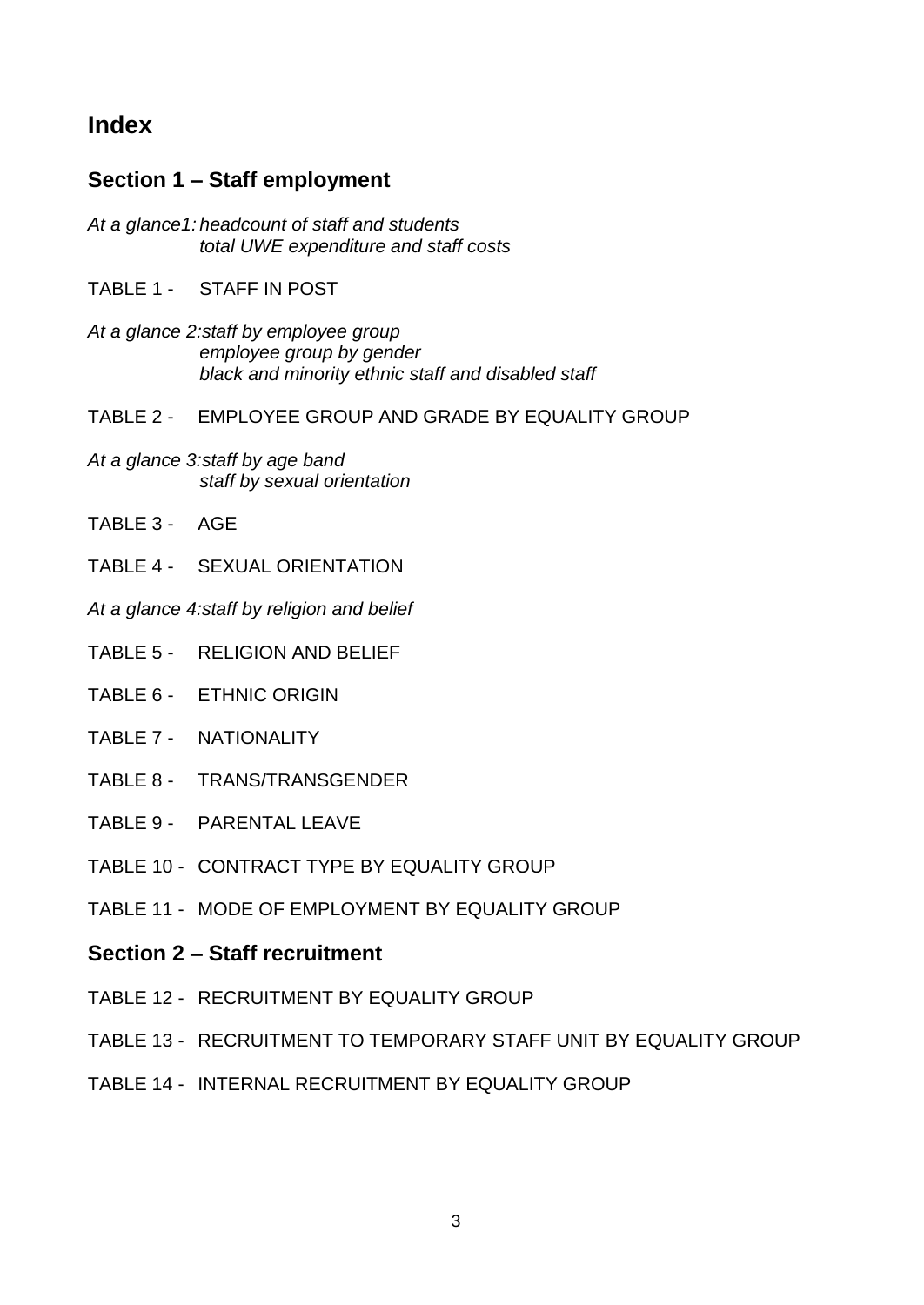#### **Section 3 – Leavers**

- TABLE 15 LEAVERS BY EQUALITY GROUP
- TABLE 16 REASONS FOR LEAVING

#### **Section 4 – Staff development and career progression**

- TABLE 17 INTERNAL TRAINING ATTENDANCES BY EQUALITY GROUP
- TABLE 18 CAREER PROGRESSION BY EQUALITY GROUP
- TABLE 19 CAREER PROGRESSION BY TYPE
- TABLE 20 GENDER PAY GAP

#### **Section 5 – Formal procedures**

- TABLE 21 STAFF GRIEVANCES BY EQUALITY GROUP
- TABLE 22 STAFF DISCIPLINARY CASES BY TYPE BY EQUALITY GROUP

#### **Section 6 – Sickness absence**

- *At a glance 5:UWE sickness rate*
- TABLE 23 SICKNESS RATES
- TABLE 24 REASONS FOR SICKNESS ABSENCE
- **Section 7 – Employee assistance programme (EAP)**
- TABLE 25 USE OF EAP SERVICES

#### **Section 8 – Benchmark performance indicators**

TABLE 26 - COMPARISONS WITH OTHER UNIVERSITIES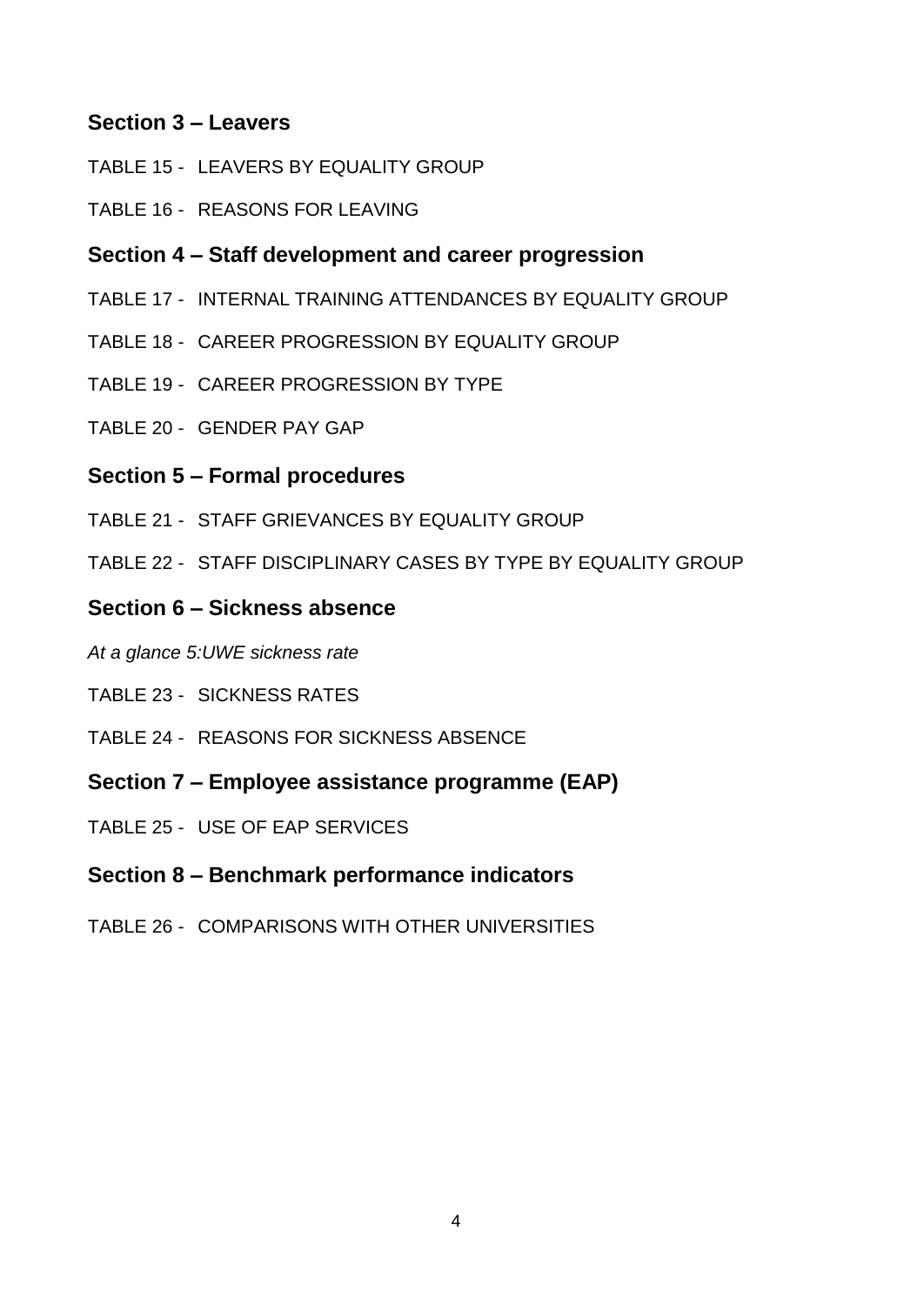### **Section 1 – Staff employment**





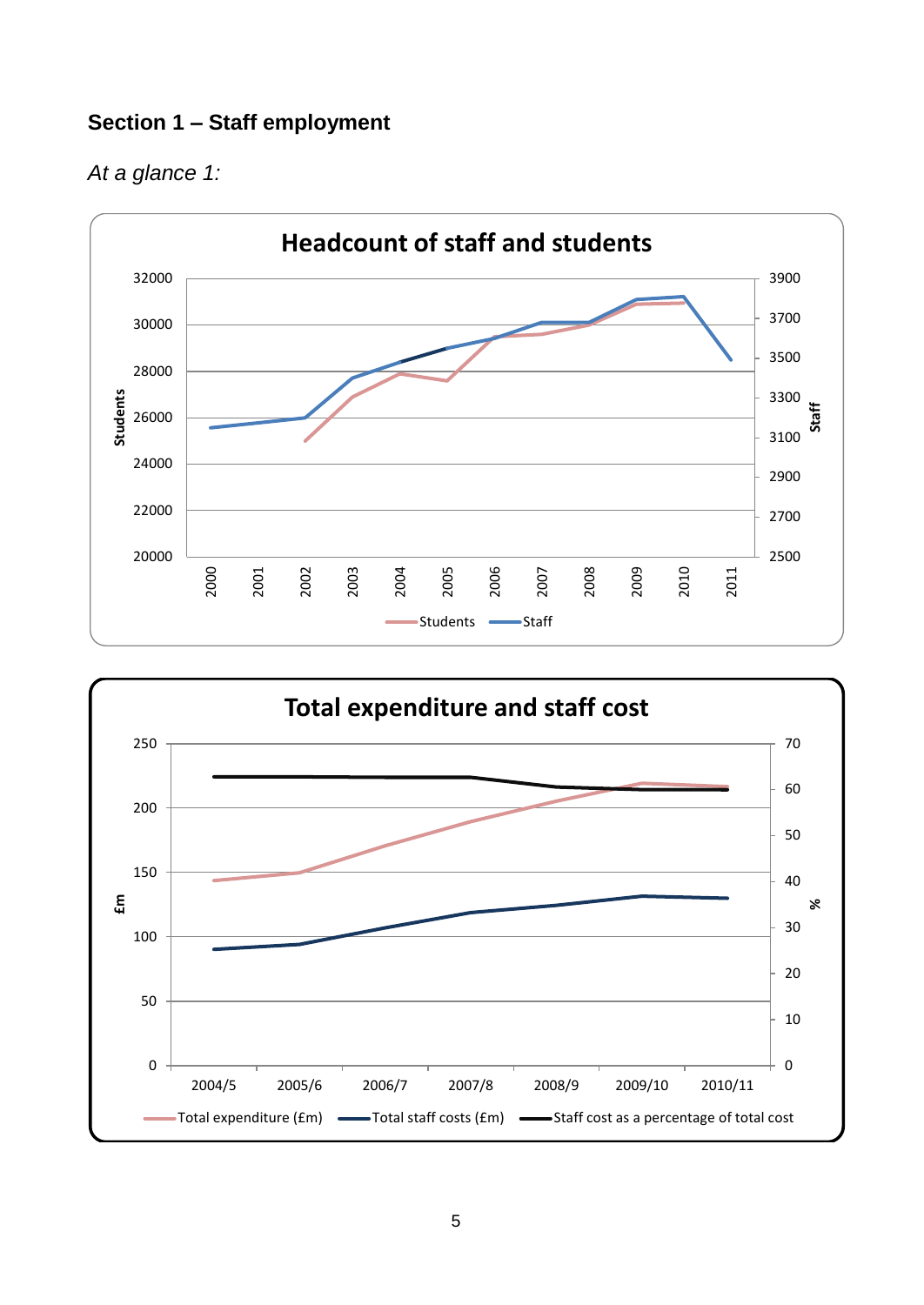## TABLE 1 – STAFF IN POST AT 31/12/2011

| <b>FACULTY / SERVICE</b>                  | <b>HEADS</b>   | FTE* | <b>HEADS</b> | FTE*     | <b>HEADS</b> | FTE*   |
|-------------------------------------------|----------------|------|--------------|----------|--------------|--------|
|                                           | 2011           | 2011 | 2010         | 2010     | 2009         | 2009   |
| <b>Business and Law</b>                   | 296            | 270  |              |          |              |        |
| <b>Arts Creative Inds &amp; Education</b> | 430            | 355  |              |          |              |        |
| Environment & Technology                  | 437            | 399  |              |          |              |        |
| <b>Health &amp; Life Sciences</b>         | 532            | 468  |              |          |              |        |
| <b>Faculty totals</b>                     | 1695           | 1493 | 1896         | 1659     | 1872         | 1665   |
| Corporate & Academic Services***          | 41             | 38   |              |          |              |        |
| Admissions & International Dev.           | 30             | 27   |              |          |              |        |
| Centre for Performing Arts                | 5              | 5    |              |          |              |        |
| <b>Directorate</b>                        | 22             | 20   |              |          |              |        |
| Dean of Students                          | 5              | 5    |              |          |              |        |
| Development and Alumni                    | $\overline{4}$ | 4    |              |          |              |        |
| <b>Facilities</b>                         | 458            | 350  |              |          |              |        |
| Finance                                   | 80             | 72   |              |          |              |        |
| <b>Human Resources</b>                    | 56             | 48   |              |          |              |        |
| <b>IT Services</b>                        | 178            | 168  |              |          |              |        |
| <b>Library Services</b>                   | 141            | 111  |              |          |              |        |
| Marketing and Communications              | 24             | 19   |              |          |              |        |
| Research, Business & Innovation           | 39             | 33   |              |          |              |        |
| Schools & Colleges Partnership            | 15             | 13   |              |          |              |        |
| <b>Student Services</b>                   | 88             | 73   |              |          |              |        |
| Service totals                            | 1186           | 984  | 1246         | 1040     | 1124         | 937    |
| Faculty and service sub total             | 2881           | 2477 | 3142         | 2699     | 2966         | 2602   |
| <b>Associate Lecturers</b>                | 342            | 75   | 392          | $111***$ | 454          | $97**$ |
| Temporary staff (in assignment)           | 268            | 158  | 276          | 159      | 336          | 184    |
| All staff                                 | 3491           | 2701 | 3810         | 2969     | 3786         | 2904   |

\*  $FTE = full time equivalent$ <br>\*\*  $ALETE$  relates to the total

\*\* AL FTE relates to the total for the previous academic year.<br>\*\*\* Prejudes Academic Begistry and BIP staff: consus prodati

Includes Academic Registry and BIP staff; census predates the OUA transfer of faculty based staff.

In 2011, 60% of all staff were located in faculties and 40% in services. In 2010, these figures were 62% and 38% respectively. This change follows the impact of academic restructuring in summer 2011.

There has been an 8% reduction is staffing numbers and a 9% reduction in staffing FTEs compared with 2010; this was as a result of organisational restructuring.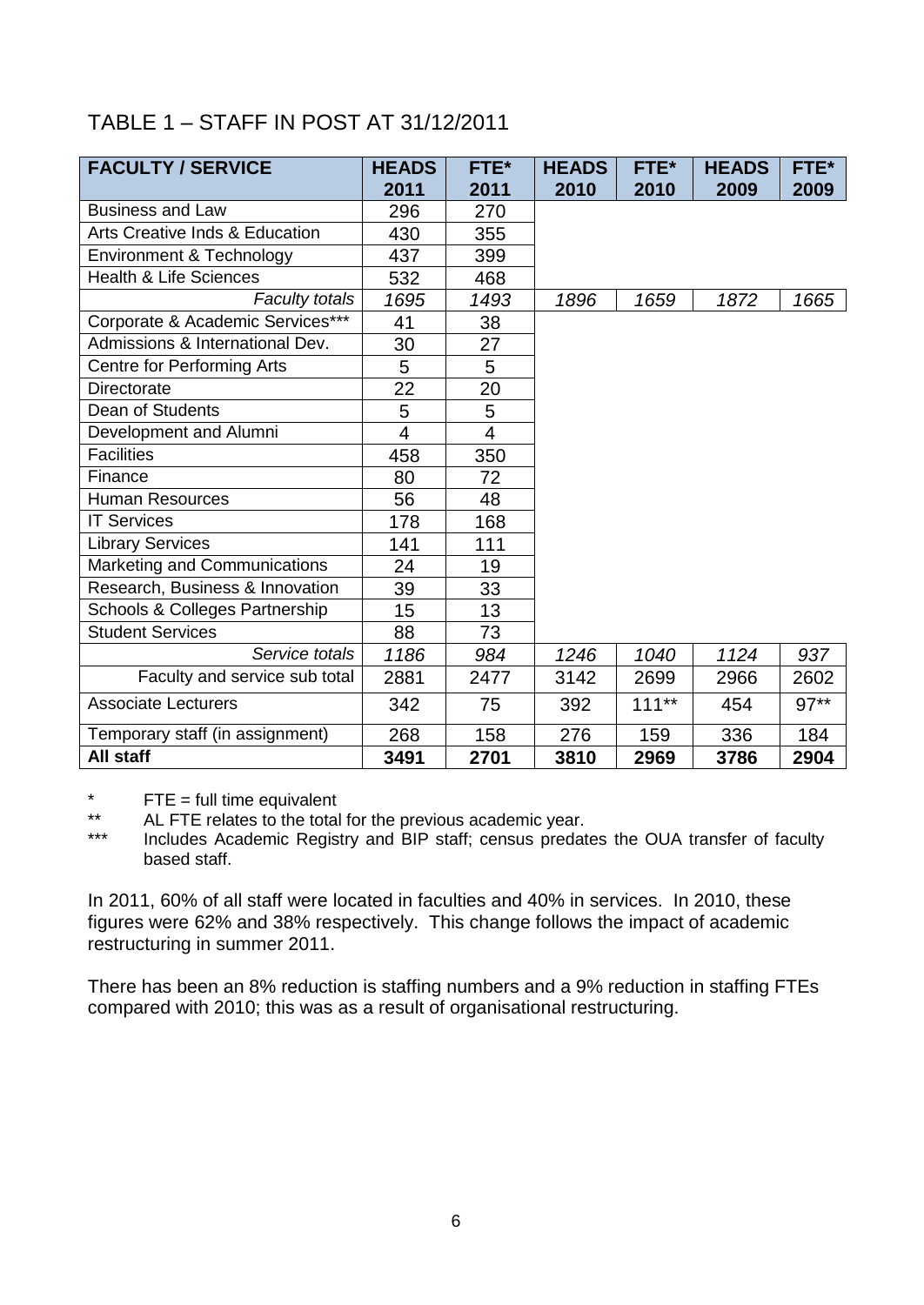



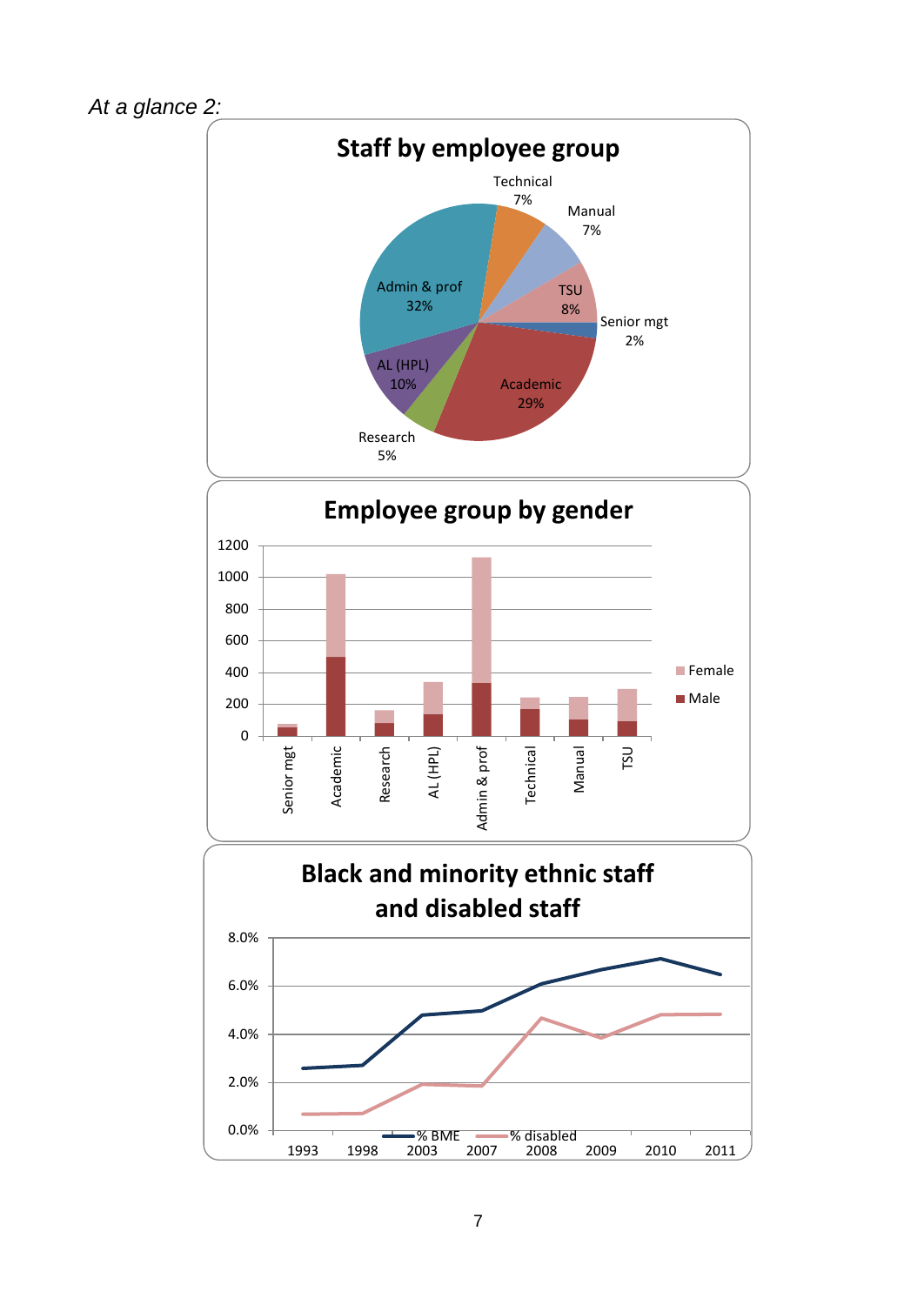| <b>EMPLOYEE</b><br><b>GROUP/</b>                | <b>YEAR</b>  | <b>ALL</b>   |              | <b>MALE</b>   |              | <b>FEMALE</b> |                      | <b>BME</b>   |              | <b>WHITE</b>  |                     | <b>ETHNICITY</b><br><b>NOT</b> | <b>DISABLED</b>               |               | <b>NOT</b><br><b>DISABLED*</b> |               | <b>DISABLED</b><br><b>STATUS</b><br><b>NOT KNOWN*</b> |               |
|-------------------------------------------------|--------------|--------------|--------------|---------------|--------------|---------------|----------------------|--------------|--------------|---------------|---------------------|--------------------------------|-------------------------------|---------------|--------------------------------|---------------|-------------------------------------------------------|---------------|
| <b>GRADE</b>                                    |              |              |              |               |              |               |                      |              |              |               |                     | <b>KNOWN</b>                   |                               |               |                                |               |                                                       |               |
|                                                 |              | <b>Heads</b> | <b>Heads</b> | $\frac{9}{6}$ | <b>Heads</b> | $\frac{9}{6}$ | <b>Heads</b>         | %            | <b>Heads</b> | $\frac{9}{6}$ | <b>Heads</b>        | $\frac{0}{0}$                  | <b>Heads</b>                  | $\frac{9}{6}$ | <b>Heads</b>                   | $\frac{0}{0}$ | <b>Heads</b>                                          | $\frac{9}{6}$ |
| Senior<br>Management                            | 2011         | 77           | 55           | 71%           | 22           | 29%           | $\mathbf 0$          | 0%           | 75           | 97%           | $\overline{2}$<br>1 | 2.6%                           | 6                             | 7.8%          | 70                             | 91%           | 1                                                     | 1.3%          |
|                                                 | 2010<br>2009 | 82<br>62     | 58<br>47     | 71%<br>76%    | 24<br>15     | 29%<br>24%    | $\Omega$<br>$\Omega$ | 0%<br>0%     | 81<br>61     | 99%<br>98%    | 1                   | 1.2%<br>1.6%                   | 6<br>6                        | 7.3%<br>9.7%  | 75<br>55                       | 92%<br>88%    | 1                                                     | 1.2%<br>1.6%  |
| Academic                                        |              |              |              |               |              |               |                      |              |              |               |                     |                                |                               |               |                                |               |                                                       |               |
| Grade J                                         | 2011<br>2010 | 85<br>107    | 54<br>67     | 64%<br>63%    | 31<br>40     | 36%<br>37%    | 5<br>5               | 5.9%<br>4.6% | 78<br>97     | 92%<br>91%    | $\overline{2}$<br>5 | 2.4%<br>4.6%                   | $\mathsf 3$<br>$\overline{4}$ | 3.5%<br>3.7%  | 81<br>102                      | 95%<br>95%    | 1<br>1                                                | 1.2%<br>0.9%  |
|                                                 | 2009         | 133          | 83           | 62%           | 50           | 38%           | 6                    | 4.5%         | 126          | 95%           | 1                   | 0.8%                           | $\overline{2}$                | 1.5%          | 129                            | 97%           | $\overline{2}$                                        | 1.5%          |
| Grade                                           | 2011<br>2010 | 163<br>206   | 88<br>111    | 54%<br>54%    | 75<br>95     | 46%<br>46%    | 13<br>15             | 8.0%<br>7.3% | 147<br>181   | 90%<br>88%    | 3<br>10             | 1.8%<br>4.8%                   | 8<br>9                        | 4.9%<br>4.3%  | 152<br>193                     | 93%<br>94%    | 3<br>4                                                | 1.8%<br>1.9%  |
|                                                 | 2009         | 212          | 113          | 53%           | 99           | 47%           | 15                   | 7.0%         | 193          | 91%           | $\overline{4}$      | 1.9%                           | 6                             | 2.8%          | 203                            | 96%           | 3                                                     | 1.4%          |
| Grade H                                         | 2011<br>2010 | 751<br>785   | 348<br>365   | 46%<br>46%    | 403<br>420   | 54%<br>54%    | 46<br>53             | 6.1%<br>6.7% | 678<br>703   | 90%<br>90%    | 27<br>29            | 3.6%<br>3.7%                   | 34<br>35                      | 4.5%<br>4.5%  | 709<br>742                     | 94%<br>95%    | 8<br>8                                                | 1.1%<br>1.0%  |
|                                                 | 2009         | 748          | 357          | 48%           | 391          | 52%           | 49                   | 6.6%         | 669          | 89%           | 30                  | 4.0%                           | 22                            | 2.9%          | 724                            | 97%           | $\overline{2}$                                        | 0.3%          |
| Grade G                                         | 2011<br>2010 | 22<br>38     | 9<br>17      | 41%<br>45%    | 13<br>21     | 59%<br>55%    | 5<br>6               | 23%<br>16%   | 16<br>29     | 73%<br>76%    | 1<br>3              | 4.5%<br>7.8%                   | 1<br>1                        | 4.5%<br>2.6%  | 21<br>37                       | 95%<br>97%    | 0<br>$\Omega$                                         | 0%<br>0%      |
|                                                 | 2009         | 62           | 28           | 45%           | 34           | 55%           | 9                    | 15%          | 48           | 77%           | 5                   | 0.6%                           | 1                             | 1.6%          | 61                             | 98%           | 0                                                     | 0%            |
| Associate<br>Lecturers                          | 2011         | 342          | 139          | 41%           | 203          | 59%           | 25                   | 7.3%         | 294          | 86%           | 23                  | 6.7%                           | 10                            | 2.9%          | 326                            | 95%           | 6                                                     | 1.8%          |
| (previously<br><b>Hourly Paid</b><br>Lecturers) | 2010<br>2009 | 392<br>454   | 138<br>173   | 35%<br>38%    | 254<br>281   | 65%<br>62%    | 27<br>35             | 6.9%<br>7.7% | 342<br>389   | 87%<br>85%    | 23<br>30            | 5.9%<br>6.6%                   | 13<br>18                      | 3.3%<br>4.0%  | 374<br>432                     | 95%<br>95%    | 5<br>4                                                | 1.2%<br>0.9%  |
|                                                 |              |              |              |               |              |               |                      |              |              |               |                     |                                |                               |               |                                |               |                                                       |               |

#### TABLE 2 –EMPLOYEE GROUP AND GRADE BY EQUALITY GROUP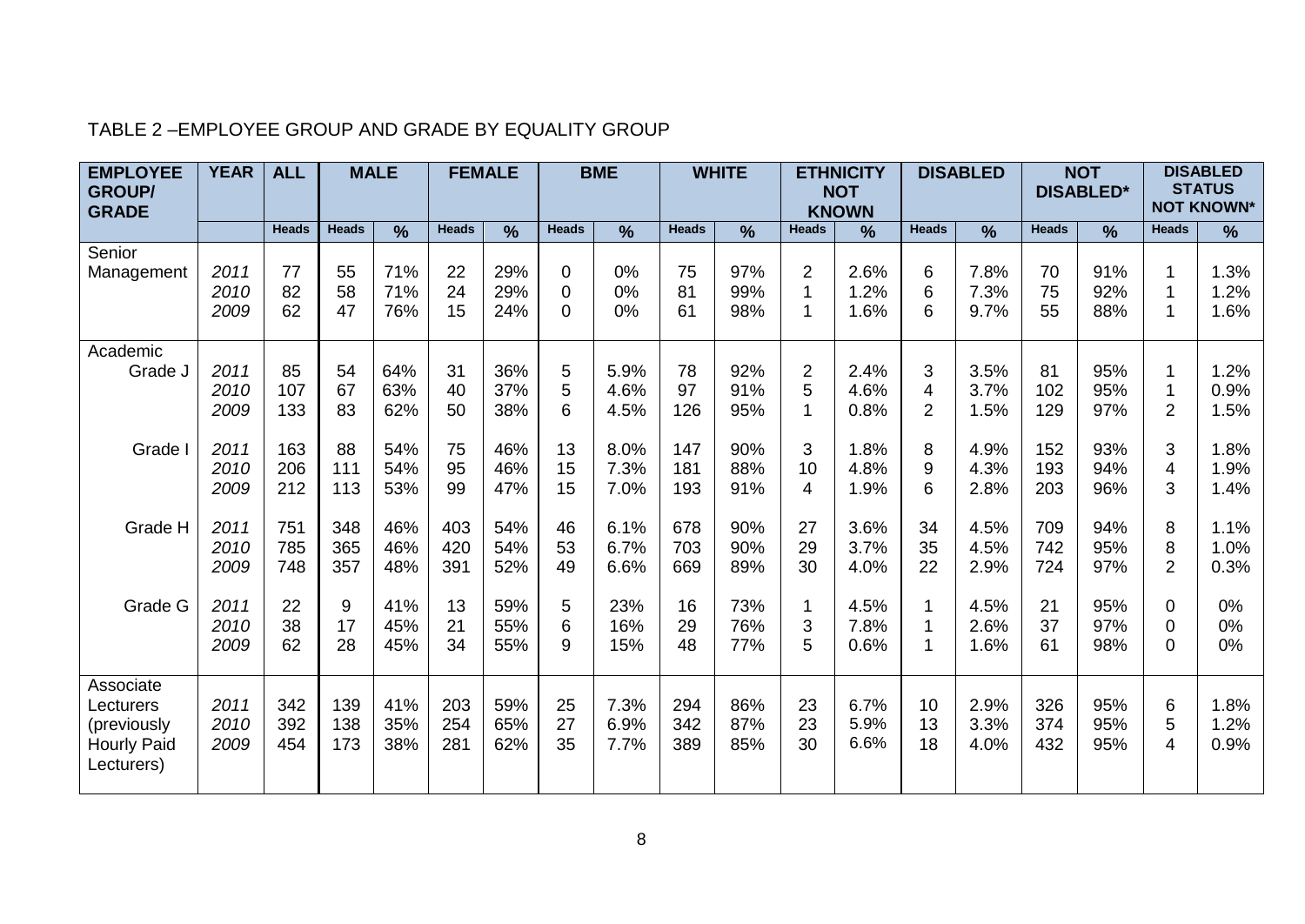| <b>EMPLOYEE</b><br><b>GROUP/</b><br><b>GRADE</b> | <b>YEAR</b>  | <b>ALL</b>   |              | <b>MALE</b>   |              | <b>FEMALE</b> |                | <b>BME</b> |              | <b>WHITE</b>  |                | <b>ETHNICITY</b><br><b>NOT</b><br><b>KNOWN</b> |                | <b>DISABLED</b> |              | <b>NOT</b><br><b>DISABLED*</b> |              | <b>DISABLED</b><br><b>STATUS</b><br><b>NOT KNOWN*</b> |  |
|--------------------------------------------------|--------------|--------------|--------------|---------------|--------------|---------------|----------------|------------|--------------|---------------|----------------|------------------------------------------------|----------------|-----------------|--------------|--------------------------------|--------------|-------------------------------------------------------|--|
|                                                  |              | <b>Heads</b> | <b>Heads</b> | $\frac{0}{0}$ | <b>Heads</b> | $\frac{9}{6}$ | <b>Heads</b>   | $\%$       | <b>Heads</b> | $\frac{9}{6}$ | <b>Heads</b>   | $\frac{9}{6}$                                  | <b>Heads</b>   | $\frac{9}{6}$   | <b>Heads</b> | $\frac{9}{6}$                  | <b>Heads</b> | $\%$                                                  |  |
| Research                                         |              |              |              |               |              |               |                |            |              |               |                |                                                |                |                 |              |                                |              |                                                       |  |
| Grade H                                          | 2011         | 36           | 22           | 61%           | 14           | 39%           | $\overline{2}$ | 5.6%       | 31           | 86%           | 3              | 8.3%                                           | 1              | 2.8%            | 34           | 94%                            |              | 2.8%                                                  |  |
|                                                  | 2010         | 40           | 26           | 65%           | 14           | 35%           | 4              | 10%        | 35           | 88%           | $\mathbf{1}$   | 2.5%                                           | $\mathbf 1$    | 2.5%            | 38           | 95%                            |              | 2.5%                                                  |  |
|                                                  | 2009         | 34           | 23           | 68%           | 11           | 32%           | 4              | 12%        | 30           | 88%           | $\overline{0}$ | 0%                                             | $\Omega$       | 0%              | 33           | 97%                            |              | 3.9%                                                  |  |
|                                                  |              |              |              |               |              |               |                |            |              |               |                |                                                |                |                 |              |                                |              |                                                       |  |
| Grade F&G                                        | 2011         | 128          | 61           | 48%           | 67           | 52%           | 14             | 11%        | 108          | 84%           | 6              | 4.7%                                           | 3              | 2.3%            | 122          | 95%                            | 3            | 2.3%                                                  |  |
|                                                  | 2010<br>2009 | 137<br>107   | 66<br>48     | 48%<br>45%    | 71<br>59     | 52%<br>55%    | 21<br>14       | 15%<br>13% | 109<br>89    | 80%<br>83%    | $\overline{7}$ | 5.1%<br>3.7%                                   | 5<br>3         | 3.6%<br>2.8%    | 128<br>102   | 93%<br>95%                     | 4<br>2       | 2.9%<br>1.9%                                          |  |
|                                                  |              |              |              |               |              |               |                |            |              |               | 4              |                                                |                |                 |              |                                |              |                                                       |  |
| Admin & Prof                                     |              |              |              |               |              |               |                |            |              |               |                |                                                |                |                 |              |                                |              |                                                       |  |
| G & above                                        | 2011         | 322          | 137          | 43%           | 185          | 57%           | 21             | 6.5%       | 291          | 90%           | 10             | 3.1%                                           | 18             | 5.6%            | 299          | 93%                            | 5            | 1.6%                                                  |  |
|                                                  | 2010         | 334          | 141          | 42%           | 193          | 58%           | 23             | 6.9%       | 299          | 89%           | 12             | 3.6%                                           | 19             | 5.7%            | 310          | 93%                            | 5            | 1.5%                                                  |  |
|                                                  | 2009         | 306          | 132          | 43%           | 174          | 57%           | 18             | 5.9%       | 283          | 93%           | 5              | 1.6%                                           | 12             | 3.9%            | 291          | 95%                            | 3            | 1.0%                                                  |  |
|                                                  |              |              |              |               |              |               |                |            |              |               |                |                                                |                |                 |              |                                |              |                                                       |  |
| Grade A to F                                     | 2011         | 805          | 200          | 25%           | 605          | 75%           | 43             | 5.3%       | 741          | 92%           | 21             | 2.6%                                           | 38             | 4.7%            | 753          | 94%                            | 11           | 1.4%                                                  |  |
|                                                  | 2010         | 847          | 205          | 24%           | 642          | 76%           | 51             | 6.0%       | 774          | 91%           | 22             | 2.6%                                           | 46             | 5.4%            | 791          | 93%                            | 10           | 1.2%                                                  |  |
|                                                  | 2009         | 801          | 185          | 23%           | 616          | 77%           | 44             | 5.5%       | 746          | 93%           | 11             | 1.4%                                           | 43             | 5.4%            | 749          | 94%                            | 9            | 1.1%                                                  |  |
|                                                  |              |              |              |               |              |               |                |            |              |               |                |                                                |                |                 |              |                                |              |                                                       |  |
| Technical<br>G & above                           | 2011         | 63           | 52           | 53%           | 11           | 17%           | 2              | 3.2%       | 57           | 90%           | 4              | 6.3%                                           | 1              | 1.6%            | 62           | 98%                            | 0            | $0\%$                                                 |  |
|                                                  | 2010         | 69           | 56           | 81%           | 13           | 19%           | 2              | 2.9%       | 63           | 91%           | 4              | 5.8%                                           | $\overline{2}$ | 2.9%            | 67           | 97%                            | $\Omega$     | 0%                                                    |  |
|                                                  | 2009         | 74           | 58           | 78%           | 16           | 22%           | $\overline{2}$ | 2.7%       | 68           | 92%           | 4              | 5.4%                                           | $\overline{2}$ | 2.7%            | 72           | 97%                            | 0            | 0%                                                    |  |
|                                                  |              |              |              |               |              |               |                |            |              |               |                |                                                |                |                 |              |                                |              |                                                       |  |
| Grade A to F                                     | 2011         | 182          | 120          | 66%           | 62           | 34%           | 15             | 8.2%       | 158          | 87%           | 9              | 4.9%                                           | 12             | 6.6%            | 165          | 91%                            | 5            | 2.7%                                                  |  |
|                                                  | 2010         | 216          | 136          | 63%           | 80           | 37%           | 13             | 6.0%       | 191          | 88%           | 12             | 5.6%                                           | 16             | 7.4%            | 296          | 91%                            | 4            | 1.9%                                                  |  |
|                                                  | 2009         | 195          | 127          | 65%           | 68           | 35%           | 13             | 6.7%       | 170          | 87%           | 12             | 6.2%                                           | $\overline{7}$ | 3.6%            | 185          | 95%                            | 3            | 1.5%                                                  |  |
|                                                  |              |              |              |               |              |               |                |            |              |               |                |                                                |                |                 |              |                                |              |                                                       |  |
| Manual                                           |              |              |              |               |              |               |                |            |              |               |                |                                                |                |                 |              |                                |              |                                                       |  |
| Grade C to E                                     | 2011         | 87           | 68           | 78%           | 19           | 22%           | $\overline{2}$ | 2.3%       | 82           | 94%           | 3              | 3.4%                                           | 6              | 6.9%            | 80           | 92%                            | 1            | 1.1%                                                  |  |
|                                                  | 2010         | 96           | 72           | 75%           | 24           | 25%           | 4              | 4.2%       | 88           | 92%           | 4              | 4.2%                                           | 6              | 6.3%            | 89           | 93%                            |              | 1.0%                                                  |  |
|                                                  | 2009         | 84           | 64           | 76%           | 20           | 24%           | 3              | 3.6%       | 77           | 92%           | 4              | 4.8%                                           | 4              | 4.8%            | 80           | 95%                            | 0            | 0%                                                    |  |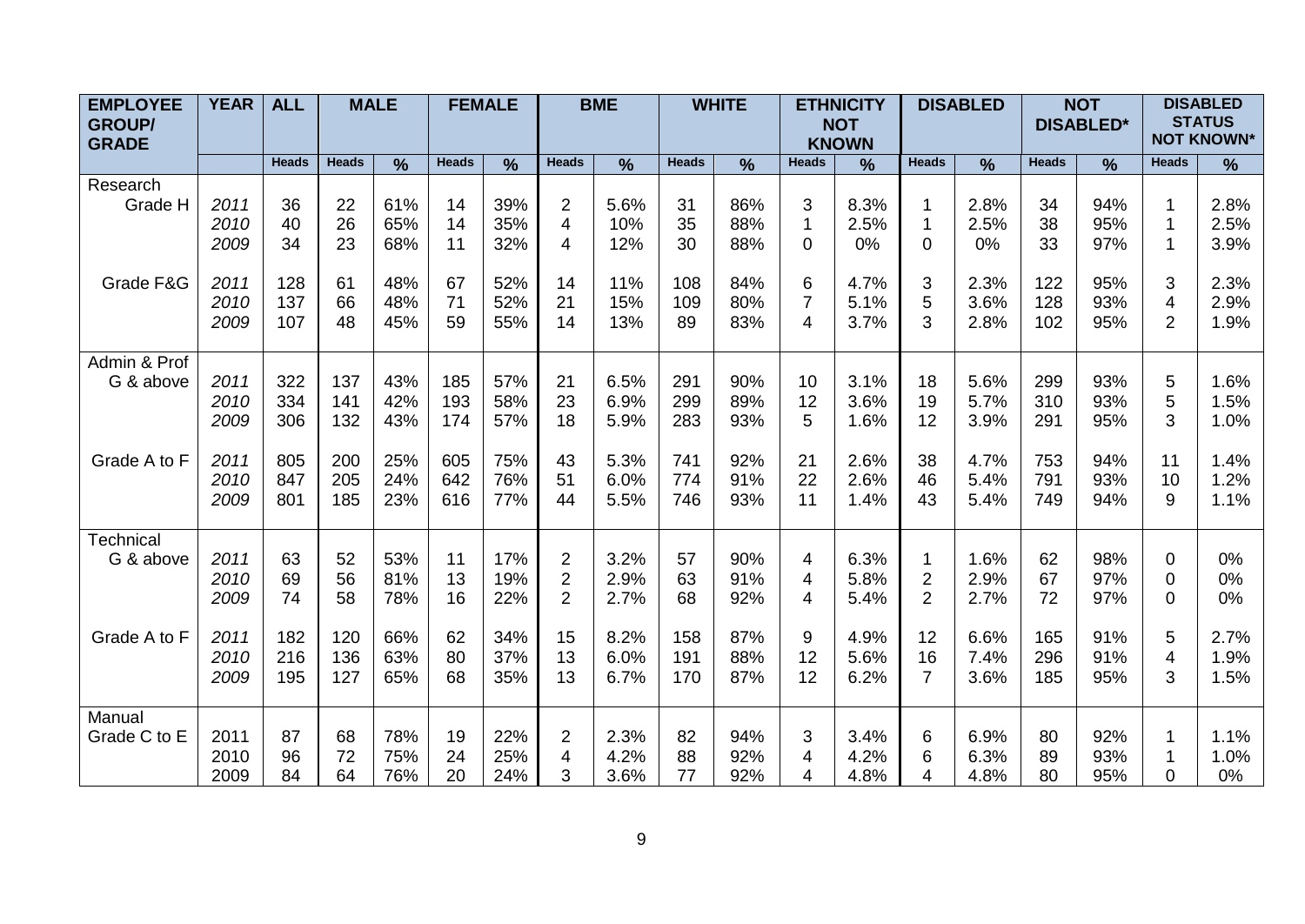| <b>EMPLOYEE</b><br><b>GROUP/</b><br><b>GRADE</b>    | <b>YEAR</b>          | <b>ALL</b>           |                      | <b>MALE</b>       |                      | <b>FEMALE</b>     |                   | <b>BME</b>           |                      | <b>WHITE</b>      |                   | <b>ETHNICITY</b><br><b>NOT</b><br><b>KNOWN</b> |                   | <b>DISABLED</b>      | <b>NOT</b><br><b>DISABLED*</b> |                   | <b>DISABLED</b><br><b>STATUS</b><br><b>NOT KNOWN*</b> |                      |
|-----------------------------------------------------|----------------------|----------------------|----------------------|-------------------|----------------------|-------------------|-------------------|----------------------|----------------------|-------------------|-------------------|------------------------------------------------|-------------------|----------------------|--------------------------------|-------------------|-------------------------------------------------------|----------------------|
|                                                     |                      | <b>Heads</b>         | <b>Heads</b>         | $\frac{0}{0}$     | <b>Heads</b>         | $\frac{9}{6}$     | <b>Heads</b>      | $\frac{0}{0}$        | <b>Heads</b>         | $\frac{9}{6}$     | Head              | $\frac{9}{6}$                                  | <b>Heads</b>      | $\frac{9}{6}$        | <b>Heads</b>                   | $\frac{9}{6}$     | <b>Heads</b>                                          | $\frac{0}{0}$        |
| Manual                                              |                      |                      |                      |                   |                      |                   |                   |                      |                      |                   |                   |                                                |                   |                      |                                |                   |                                                       |                      |
| Grade A&B                                           | 2011<br>2010<br>2009 | 160<br>174<br>178    | 37<br>45<br>46       | 23%<br>26%<br>26% | 123<br>129<br>132    | 77%<br>74%<br>74% | 11<br>12<br>13    | 6.9%<br>6.9%<br>7.3% | 138<br>152<br>157    | 86%<br>87%<br>88% | 11<br>10<br>8     | 6.9%<br>5.7%<br>4.5%                           | 12<br>12<br>13    | 7.5%<br>6.9%<br>7.3% | 146<br>160<br>163              | 91%<br>92%<br>92% | $\overline{2}$<br>$\overline{2}$<br>$\overline{2}$    | 1.3%<br>1.1%<br>1.1% |
| <b>TSU Temps</b>                                    | 2011<br>2010<br>2009 | 298<br>347<br>429    | 95<br>112<br>132     | 32%<br>32%<br>31% | 203<br>235<br>297    | 68%<br>68%<br>69% | 24<br>40<br>34    | 8.1%<br>12%<br>7.9%  | 254<br>279<br>359    | 85%<br>80%<br>84% | 20<br>28<br>36    | 6.7%<br>8%<br>8.4%                             | 14<br>11<br>10    | 4.7%<br>3.2%<br>2.3% | 279<br>332<br>417              | 94%<br>96%<br>97% | 5<br>4<br>$\overline{2}$                              | 1.7%<br>1.2%<br>0.5% |
| <b>ALL STAFF</b><br>(excluding<br>ALs/HPLs<br>&TSU) | 2011<br>2010<br>2009 | 2881<br>3131<br>2996 | 1251<br>1365<br>1311 | 43%<br>44%<br>44% | 1630<br>1766<br>1685 | 57%<br>56%<br>56% | 179<br>209<br>190 | 6.2%<br>6.7%<br>6.0% | 2600<br>2802<br>2717 | 90%<br>89%<br>91% | 102<br>120<br>89  | 3.5%<br>3.8%<br>3.0%                           | 146<br>162<br>121 | 5.1%<br>5.2%<br>4.0% | 2694<br>2928<br>2847           | 94%<br>94%<br>95% | 41<br>41<br>28                                        | 1.4%<br>1.3%<br>0.9% |
| <b>ALL STAFF</b>                                    | 2011<br>2010<br>2009 | 3521<br>3870<br>3879 | 1485<br>1615<br>1616 | 42%<br>42%<br>42% | 2036<br>2255<br>2263 | 58%<br>58%<br>58% | 228<br>276<br>259 | 6.5%<br>7.1%<br>6.7% | 3148<br>3423<br>3465 | 89%<br>88%<br>89% | 145<br>171<br>155 | 4.1%<br>4.4%<br>4.0%                           | 170<br>186<br>149 | 4.8%<br>4.8%<br>3.8% | 3299<br>3634<br>3696           | 94%<br>94%<br>95% | 52<br>50<br>34                                        | 1.5%<br>1.3%<br>0.9% |

\* Figures for "Not Disabled" include "not known" for staff who did not respond to the survey. The "Disabled Status Not Known" figure is the number of staff that responded to the survey but preferred not to provide information about disabled status.

The overall male/female ratio remained constant in 2011 compared to 2010 and 2009. The senior research grade showed an increase on 2010 in the proportion of women; for other senior grades the proportion of women remained the same or declined. The BME staff percentage declined because a higher proportion of leavers in 2011 were BME staff (11%) and, although the same proportion of new recruits in 2011 were BME (11%), the number of new recruits was significantly fewer than the number of leavers.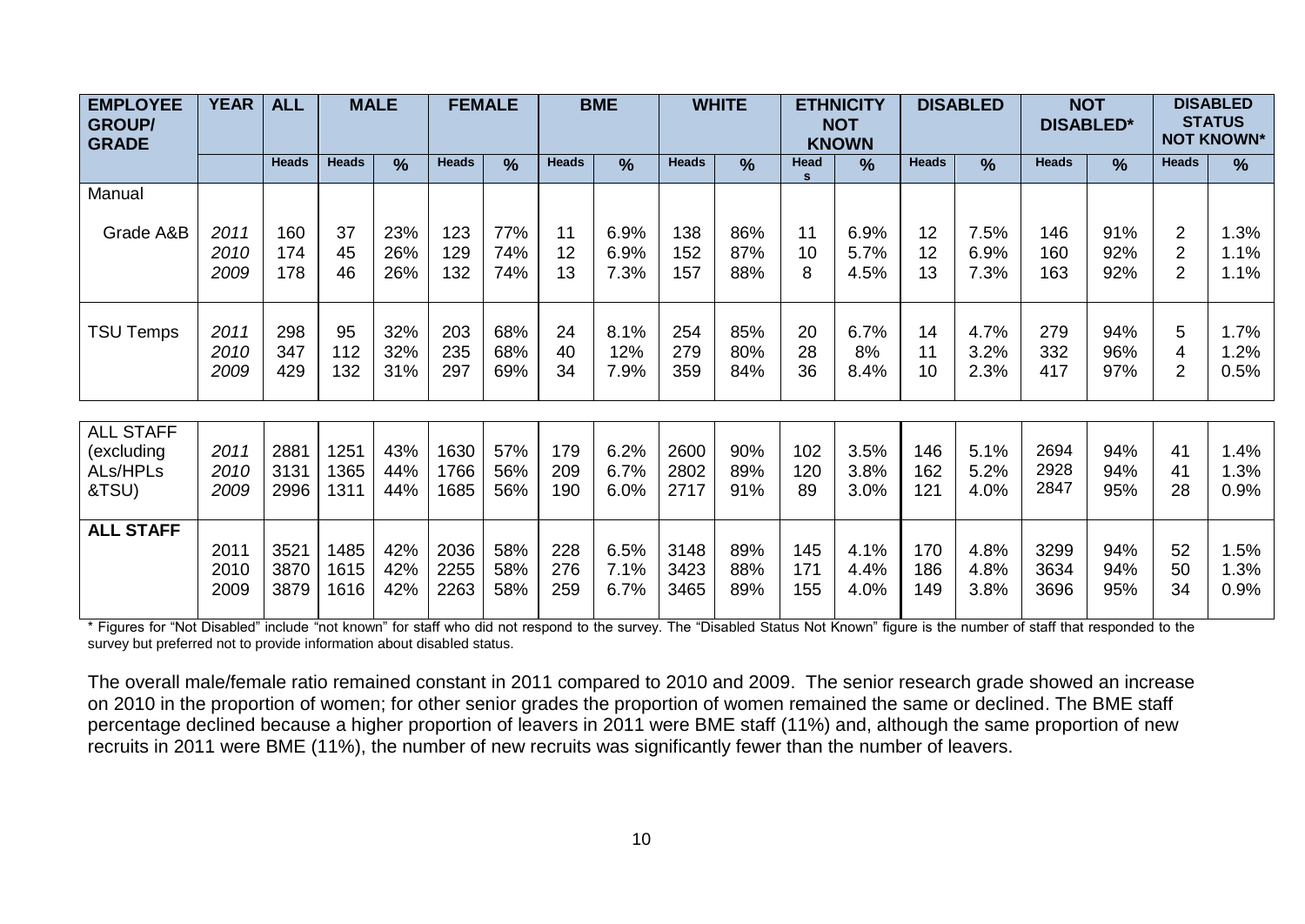

#### TABLE 3 – AGE

| <b>AGE BAND</b> | <b>HEADS</b><br>2011 | <b>PERCENTAGE</b><br>2011 | <b>PERCENTAGE</b><br>2010 | <b>PERCENTAGE</b><br>2009 |
|-----------------|----------------------|---------------------------|---------------------------|---------------------------|
| Under 24        | 127                  | 3.6%                      | 4.2%                      | 4.5%                      |
| 25-34           | 666                  | 18.9%                     | 20%                       | 20%                       |
| 35-44           | 881                  | 25.0%                     | 25%                       | 24%                       |
| $45 - 54$       | 1020                 | 29.0%                     | 28%                       | 28%                       |
| 55-64           | 786                  | 22.3%                     | 22%                       | 22%                       |
| $65 +$          | 41                   | 1.2%                      | 1.3%                      | 1.2%                      |

The average age of a UWE employee has risen to 45 years from 44 years in 2010 and 2009.

#### TABLE 4 – SEXUAL ORIENTATION

| <b>GROUP</b>                   | <b>HEADS</b> | <b>PERCENTAGE</b> | <b>PERCENTAGE</b> | <b>PERCENTAGE</b> |
|--------------------------------|--------------|-------------------|-------------------|-------------------|
|                                | 2011         | 2011              | 2010              | 2009              |
| <b>Bisexual</b>                | 23           | 0.7%              | 0.7%              | 0.5%              |
| Gay man                        | 26           | 0.7%              | 0.8%              | 0.7%              |
| Gay woman/lesbian              | 36           | 1.0%              | 1.2%              | 0.7%              |
| Heterosexual/straight          | 1996         | 56%               | 56%               | 46%               |
| Other                          |              | 0.2%              | 0.3%              | 0.2%              |
| Not declared/prefer not to say | 207          | 5.9%              | 5.6%              | 4.5%              |
| No data held                   | 1226         | 35%               | 36%               | 48%               |

Table 4 shows that UWE has 2.4% of staff declaring as lesbian, gay or bisexual (LGB) compared to 2.7% in 2010. Table 4 also shows an increasing proportion of staff providing information on their sexual orientation.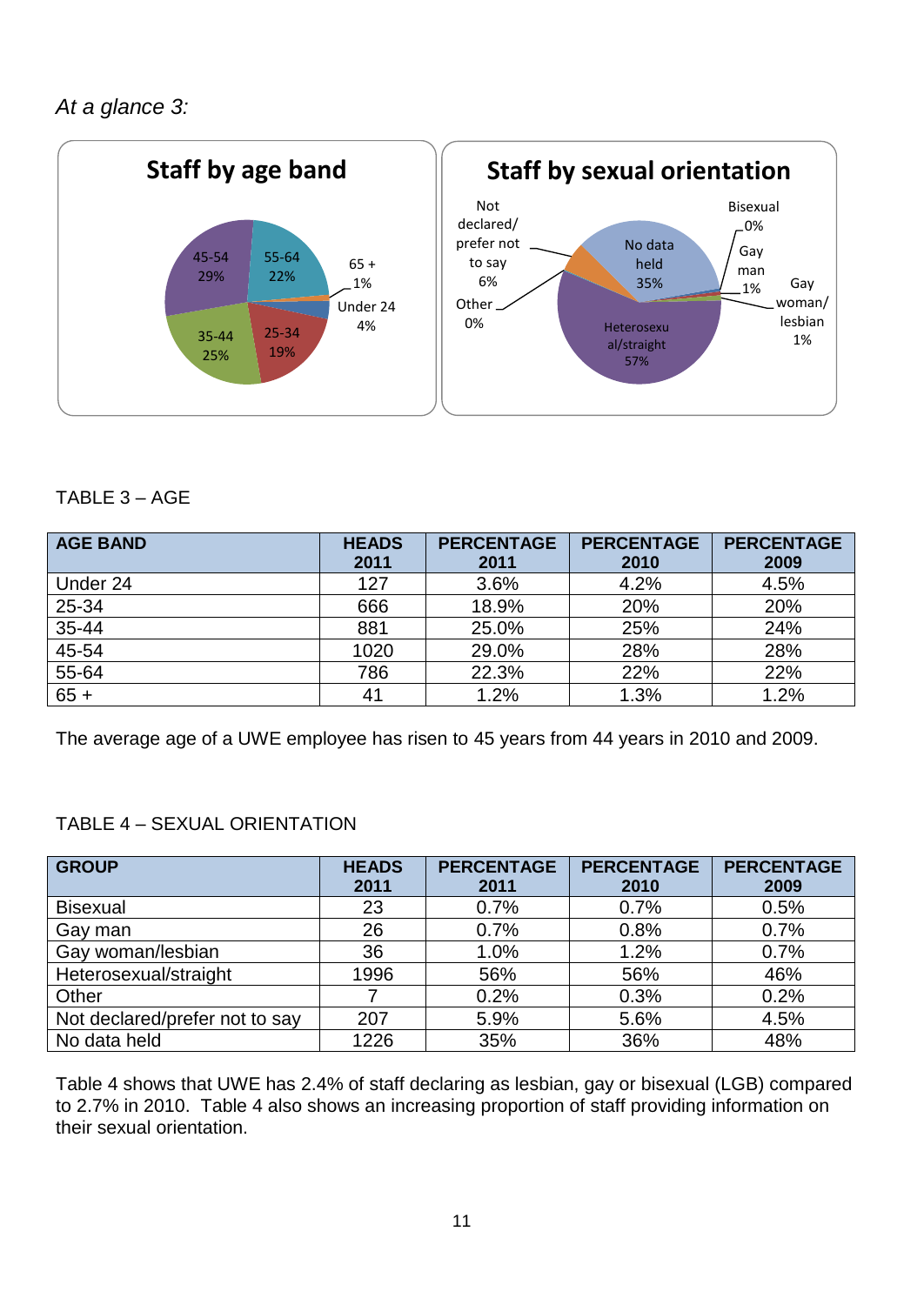

#### TABLE 5 – RELIGION AND BELIEF

| <b>GROUP</b>                   | <b>HEADS</b><br>2011 | <b>PERCENTAGE</b><br>2011 | <b>PERCENTAGE</b><br>2010 | <b>PERCENTAGE</b><br>2009 |
|--------------------------------|----------------------|---------------------------|---------------------------|---------------------------|
| <b>Buddhist</b>                | 29                   | 0.8%                      | 0.9%                      | 0.6%                      |
| Christian                      | 905                  | 26%                       | 26%                       | 22%                       |
| Hindu                          | 18                   | 0.5%                      | 0.5%                      | 0.2%                      |
| Jewish                         | 10                   | 0.3%                      | 0.2%                      | 0.2%                      |
| <b>Muslim</b>                  | 31                   | 0.9%                      | 0.9%                      | 0.7%                      |
| <b>Sikh</b>                    | 5                    | 0.1%                      | 0.1%                      | 0.1%                      |
| Another faith/religion         | 59                   | 1.7%                      | 2.1%                      | 2.0%                      |
| No faith/religion              | 959                  | 27%                       | 26%                       | 21%                       |
| Not declared/prefer not to say | 270                  | 7.7%                      | 7.3%                      | 5.8%                      |
| No data held                   | 1235                 | 35%                       | 36%                       | 48%                       |

Table 5 shows 31% of staff declaring as having a religion; this is unchanged from 2010. Table 5 shows more staff providing information on their religion and belief.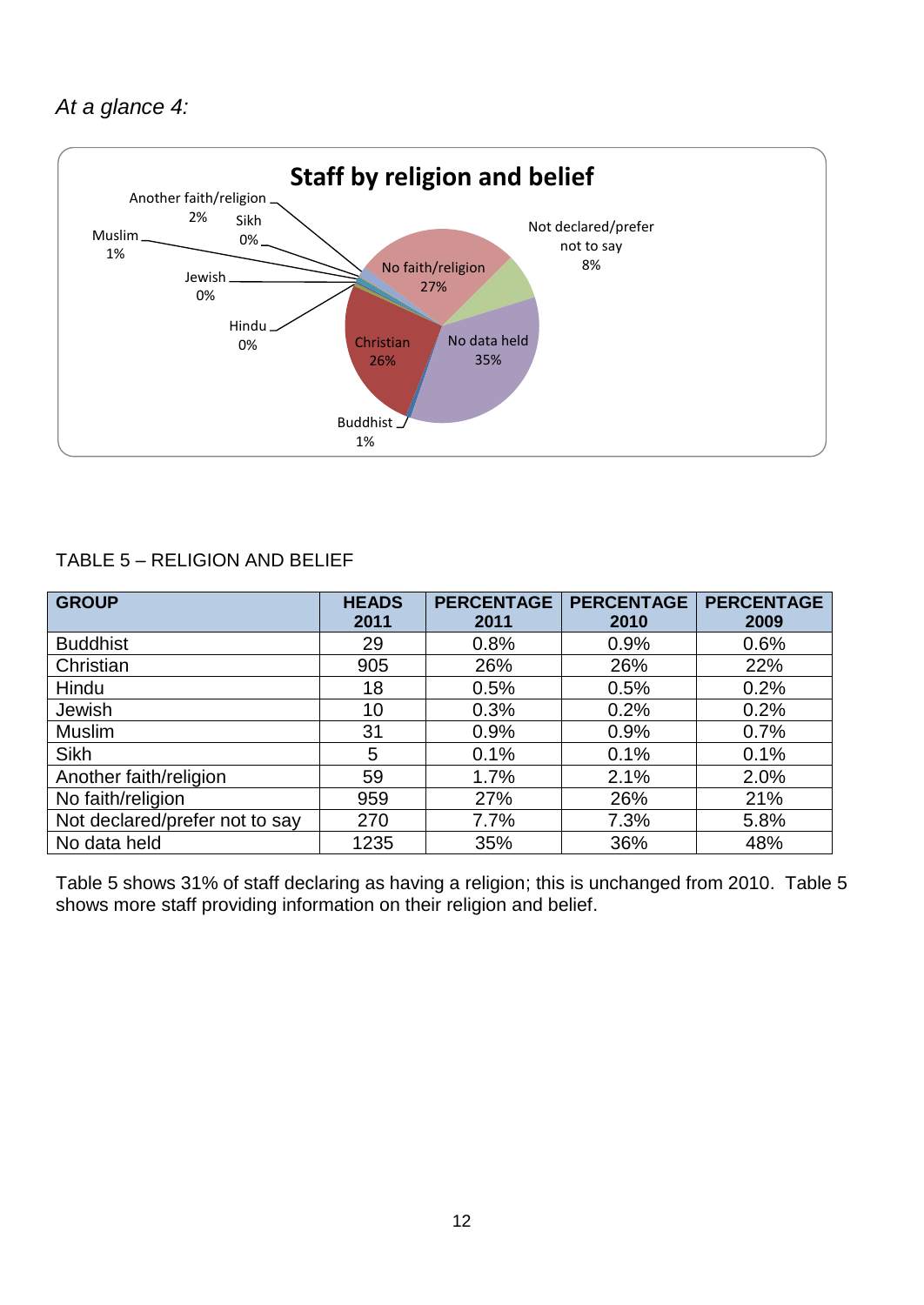#### TABLE 6 – ETHNIC ORIGIN

| <b>GROUP</b>             | <b>HEADS</b> | <b>PERCENTAGE</b> | <b>PERCENTAGE</b> | <b>PERCENTAGE</b> |
|--------------------------|--------------|-------------------|-------------------|-------------------|
|                          | 2011         | 2011              | 2010              | 2009              |
| Asian - Bangladeshi      | 9            | 0.3%              | 0.2%              | 0.3%              |
| Asian – Indian           | 31           | 0.9%              | 0.9%              | 0.3%              |
| Asian - Pakistani        | 13           | 0.4%              | 0.4%              | 0.5%              |
| Asian - Other            | 22           | 0.6%              | 0.8%              | 0.7%              |
| <b>Black - African</b>   | 20           | 0.6%              | 0.9%              | 0.7%              |
| <b>Black - Caribbean</b> | 29           | 0.8%              | 0.8%              | 0.7%              |
| Black - Other            | 3            | 0.1%              | 0.1%              | 0.1%              |
| Chinese                  | 30           | 0.9%              | 0.9%              | 1.0%              |
| Mixed - White/African    | 6            | 0.2%              | 0.2%              | 0.1%              |
| Mixed - White/Asian      | 13           | 0.4%              | 0.4%              | 0.4%              |
| Mixed - White/Caribbean  | 5            | 0.1%              | 0.2%              | 0.2%              |
| Mixed - Other            | 15           | 0.4%              | 0.5%              | 0.4%              |
| Other Ethnic background  | 32           | 0.9%              | 0.9%              | 0.8%              |
| Sub total                | 228          | 6.4%              | 7.1%              | 6.7%              |
| White - British          | 2874         | 82%               | 81%               | 82%               |
| White - Irish            | 52           | 1.5%              | 1.2%              | 1.1%              |
| White - Other            | 222          | 6.3%              | 6.6%              | 6.3%              |
| Sub total                | 3148         | 89%               | 88%               | 89%               |
| Prefer not to say        | 19           | 0.5%              | 0.5%              | 0.1%              |
| No data held             | 126          | 3.6%              | 3.9%              | 3.9%              |
| Sub total                | 145          | 4.1%              | 4.4%              | 4.0%              |
| All staff                | 3521         | 100%              | 100%              | 100%              |

Table 6 shows that UWE's declared BME staffing population is 6.5% compared to 7.1% in 2010. The reasons for this reduction are given on page 10.

#### TABLE 7 – NATIONALITY

| <b>GROUP</b>   | <b>HEADS</b><br>2011 | <b>PERCENTAGE</b><br>2011 | <b>PERCENTAGE</b><br>2010 |
|----------------|----------------------|---------------------------|---------------------------|
| <b>British</b> | 3127                 | 91.4%                     | 88%                       |
| Irish          | 29                   | 0.8%                      | 0.7%                      |
| German         | 25                   | 0.7%                      | 0.9%                      |
| American       | 24                   | 0.7%                      | 0.5%                      |
| Italian        | 16                   | 0.5%                      | 0.5%                      |
| Spanish        | 13                   | 0.4%                      | 0.4%                      |
| French         | 13                   | 0.4%                      | 0.4%                      |
| Canadian*      | 12                   | 0.3%                      | 0.3%                      |
| Indian *       | 12                   | 0.3%                      | 0.3%                      |
| Chinese        | 9                    | 0.3%                      | 0.4%                      |
| Malaysian      | 9                    | 0.3%                      |                           |
| Sub total      | 3289                 | 93.4%                     | 92%                       |
| All staff      | 3521                 | 100%                      | 100%                      |

Table 7 shows UWE's top ten nationalities at 2011 (\* joint 10<sup>th</sup> place).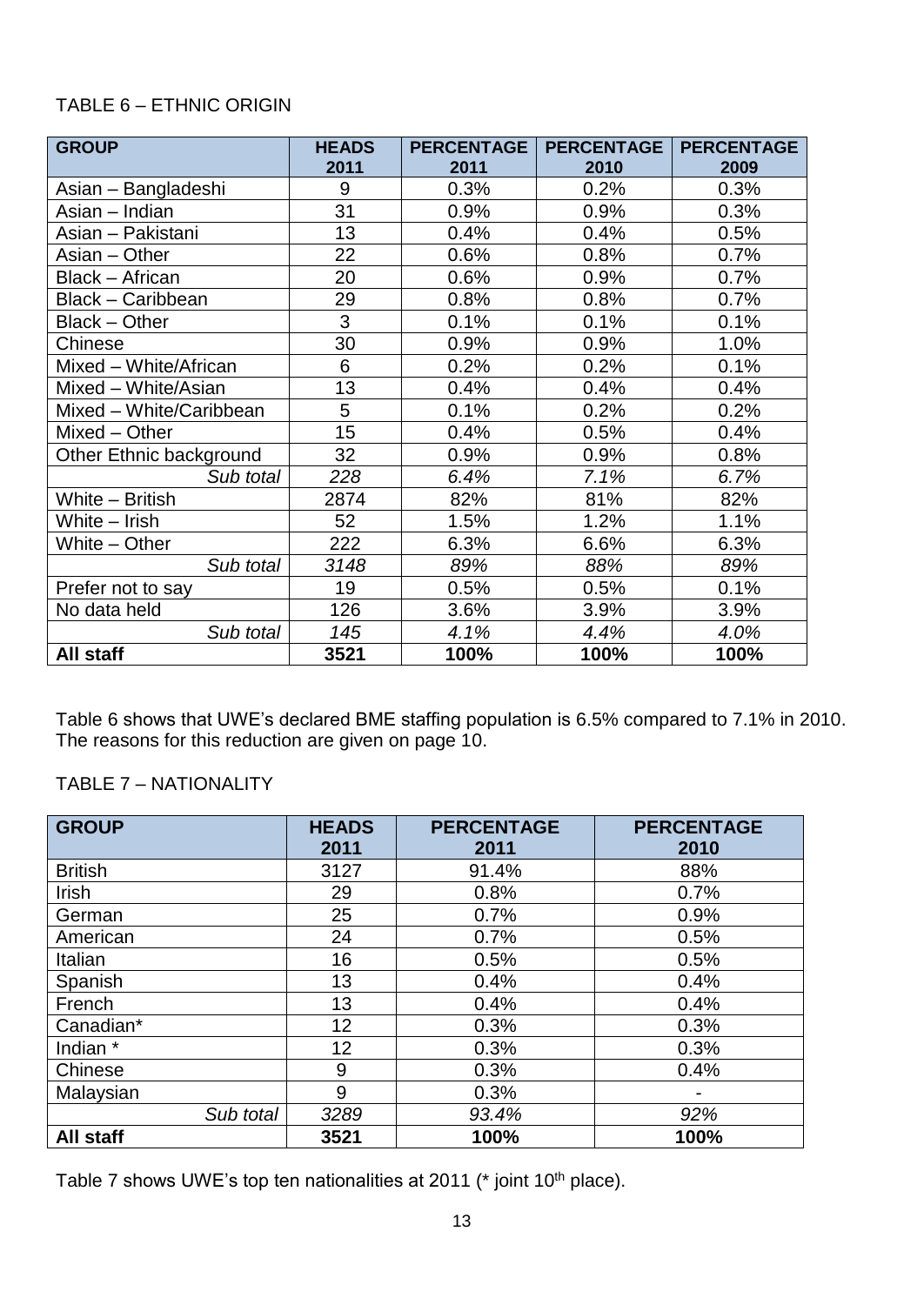#### TABLE 8 – TRANS/TRANSGENDER

| <b>CATEGORY</b>   | <b>HEADS</b> | <b>PERCENTAGE</b> | <b>PERCENTAGE</b> |
|-------------------|--------------|-------------------|-------------------|
|                   | 2011         | 2011              | 2010              |
| Yes               | 18           | 0.5%              | 0.4%              |
| No                | 2092         | 59%               | 59%               |
| Prefer not to say | 60           | 1.7%              | 1.7%              |
| No data held      | 1351         | 38%               | 39%               |

Table 8 shows that UWE's declared trans/transgender population is 0.5% compared to 0.4% in 2010.

#### TABLE 9 – TAKE UP OF PARENTAL LEAVE

| <b>CATEGORY</b>           | <b>HEADS</b><br>2011 |
|---------------------------|----------------------|
| <b>Maternity leave</b>    | 69                   |
| <b>Adoption leave</b>     |                      |
| <b>Paternity leave</b>    | 31                   |
| <b>All parental leave</b> | 101                  |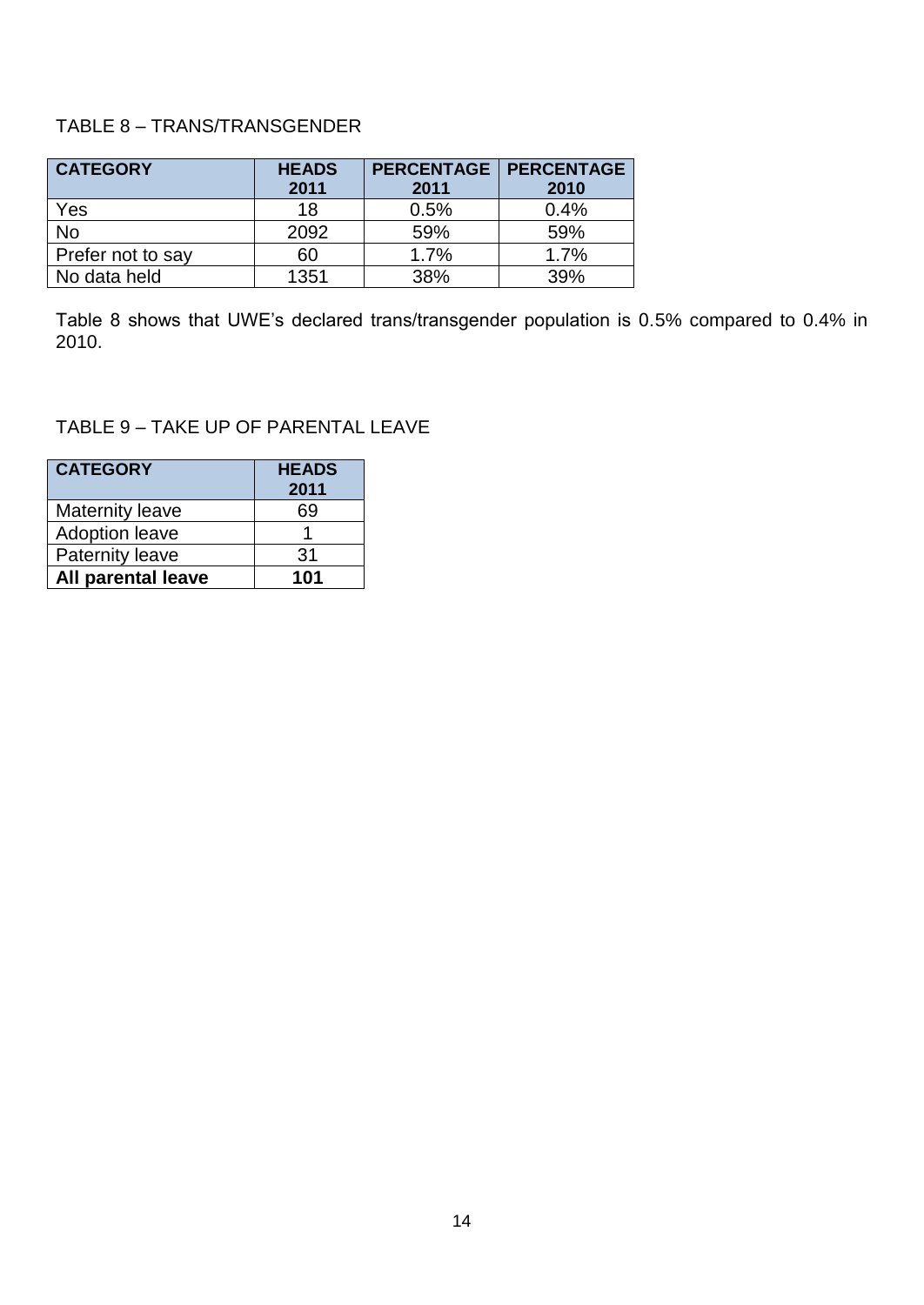| <b>CONTRACT</b>   | <b>YEAR</b>          | <b>ALL</b>        |                   |                   | <b>GENDER</b>     |                   |                | <b>ETHNICITY</b>    |                   |                   |                |                      |                | <b>DISABLED STATUS</b> |                                |                   |                   |                      |  |
|-------------------|----------------------|-------------------|-------------------|-------------------|-------------------|-------------------|----------------|---------------------|-------------------|-------------------|----------------|----------------------|----------------|------------------------|--------------------------------|-------------------|-------------------|----------------------|--|
| <b>TYPE</b>       |                      |                   |                   | <b>MALE</b>       |                   | <b>FEMALE</b>     |                | <b>BME</b>          |                   | <b>WHITE</b>      |                | <b>NOT KNOWN</b>     |                | <b>DISABLED</b>        | <b>NOT</b><br><b>DISABLED*</b> |                   | <b>NOT KNOWN*</b> |                      |  |
|                   |                      | <b>Heads</b>      | <b>Heads</b>      | $\frac{0}{2}$     | <b>Heads</b>      | $\frac{0}{0}$     | <b>Heads</b>   | $\%$                | <b>Heads</b>      | $\frac{9}{6}$     | <b>Heads</b>   | $\frac{9}{6}$        | <b>Heads</b>   | $\frac{0}{0}$          | <b>Heads</b>                   | $\frac{9}{6}$     | <b>Heads</b>      | %                    |  |
| Permanent         | 2011                 | 2760              | 1191              | 43%               | 1569              | 57%               | 160            | 5.8%                | 2510              | 91%               | 90             | 3.3%                 | 129            | 4.7%                   | 2598                           | 94%               | 33                | 1.2%                 |  |
|                   | 2010<br>2009         | 3063<br>3124      | 1307<br>1342      | 43%<br>43%        | 1756<br>1782      | 57%<br>57%        | 178<br>182     | 5.8%<br>5.8%        | 2764<br>2834      | 90%<br>91%        | 121<br>108     | 4.0%<br>3.5%         | 158<br>130     | 5.2%<br>4.2%           | 2869<br>2965                   | 94%<br>95%        | 36<br>29          | 1.2%<br>0.9%         |  |
| <b>Fixed Term</b> | 2011<br>2010<br>2009 | 463<br>460<br>322 | 199<br>196<br>140 | 43%<br>43%<br>43% | 264<br>264<br>182 | 57%<br>57%<br>57% | 44<br>58<br>42 | 9.5%<br>13%<br>13%  | 384<br>380<br>270 | 83%<br>83%<br>84% | 35<br>22<br>10 | 7.6%<br>4.8%<br>3.1% | 12<br>17<br>9  | 2.6%<br>3.7%<br>2.8%   | 437<br>433<br>310              | 94%<br>94%<br>96% | 14<br>10<br>3     | 3.0%<br>2.2%<br>0.9% |  |
| Temporary         | 2011<br>2010<br>2009 | 298<br>347<br>433 | 95<br>112<br>134  | 32%<br>32%<br>31% | 203<br>235<br>299 | 68%<br>68%<br>69% | 24<br>40<br>35 | 8.1%<br>12%<br>8.1% | 254<br>279<br>361 | 85%<br>80%<br>83% | 20<br>28<br>37 | 6.7%<br>8.1%<br>8.5% | 13<br>11<br>10 | 4.4%<br>3.2%<br>2.3%   | 280<br>332<br>421              | 94%<br>96%<br>97% | 5.<br>4<br>2.     | 1.7%<br>1.2%<br>0.5% |  |

#### TABLE 10 – CONTRACT TYPE BY EQUALITY GROUP

\* Figures for "Not Disabled" include "not knowns" for staff who did not respond to the survey. The "Disabled Status Not Known" figure is the number of staff that responded to the survey but preferred not to provide information about disabled status.

#### TABLE 11 – MODE OF EMPLOYMENT BY EQUALITY GROUP

| <b>MODE</b> | <b>YEAR</b> | <b>ALL</b>   |              | <b>MALE</b>   |              | <b>FEMALE</b> |              | <b>BME</b>    |              | <b>WHITE</b> |              | <b>ETHNICITY</b><br><b>NOT</b><br><b>KNOWN</b> |              | <b>DISABLED</b> |              | <b>NOT</b><br><b>DISABLED*</b> |              | <b>DISABLED</b><br><b>STATUS</b><br><b>NOT KNOWN*</b> |
|-------------|-------------|--------------|--------------|---------------|--------------|---------------|--------------|---------------|--------------|--------------|--------------|------------------------------------------------|--------------|-----------------|--------------|--------------------------------|--------------|-------------------------------------------------------|
|             |             | <b>Heads</b> | <b>Heads</b> | $\frac{9}{6}$ | <b>Heads</b> | $\frac{9}{6}$ | <b>Heads</b> | $\frac{9}{6}$ | <b>Heads</b> | %            | <b>Heads</b> | %                                              | <b>Heads</b> | $\frac{9}{6}$   | <b>Heads</b> | $\frac{9}{6}$                  | <b>Heads</b> | %                                                     |
| Full-time   | 2011        | 2085         | 1067         | 51%           | 1018         | 49%           | 137          | 6.6%          | 1067         | 90%          | 81           | 3.9%                                           | 87           | 4.2%            | 1969         | 94%                            | 29           | .4%                                                   |
|             | 2010        | 2283         | 1161         | 51%           | 1122         | 49%           | 159          | 6.9%          | 2028         | 89%          | 96           | 4.2%                                           | 107          | 4.7%            | 2144         | 94%                            | 32           | 1.4%                                                  |
|             | 2009        | 2254         | 1159         | 51%           | 1095         | 49%           | 137          | 6.1%          | 2040         | 91%          | 77           | 3.4%                                           | 79           | 3.5%            | 2157         | 96%                            | 18           | 0.8%                                                  |
| Part-time   | 2011        | 1436         | 418          | 29%           | 1018         | 71%           | 91           | 6.3%          | 1281         | 89%          | 64           | 4.5%                                           | 67           | 4.7%            | 1346         | 94%                            | 23           | $1.6\%$                                               |
|             | 2010        | 1587         | 454          | 29%           | 1133         | 71%           | 117          | 7.3%          | 1395         | 88%          | 75           | 4.7%                                           | 79           | 5.0%            | 1490         | 94%                            | 18           | 1.1%                                                  |
|             | 2009        | 1532         | 436          | 28%           | 1096         | 72%           | 111          | 7.2%          | 1352         | 88%          | 69           | 4.5%                                           | 69           | 4.5%            | 1447         | 95%                            | 16           | $1.0\%$                                               |

\* "Not Disabled" includes Not Knowns for staff who did not respond to the survey. The "Disabled Status Not Known" figure is the number of staff that responded to the survey but preferred not to provide information about disabled status.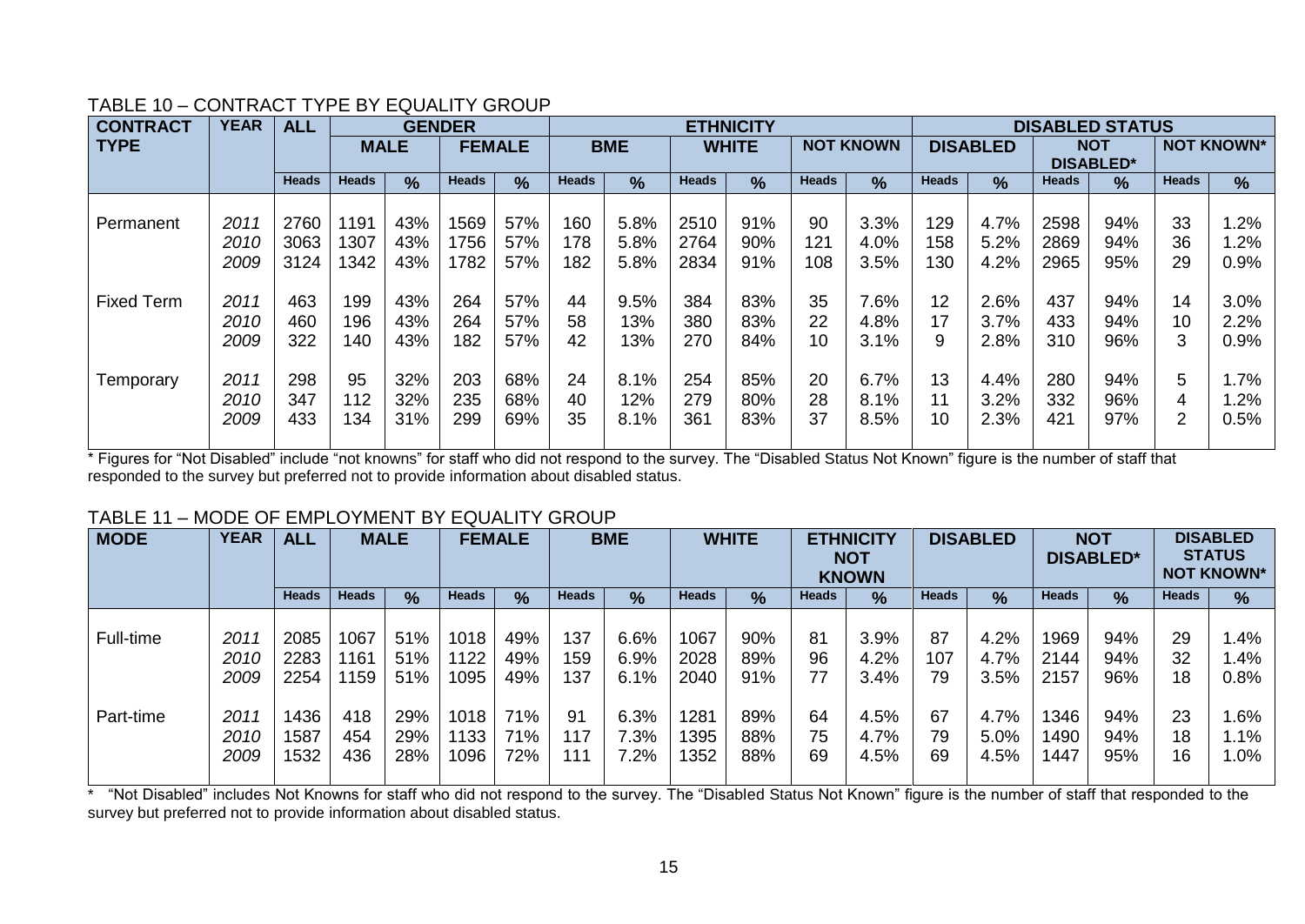## **Section 2 – Staff recruitment**

|                                             | <b>ALL</b>          | <b>MALE</b>        |                   | <b>FEMALE</b>      |                   | <b>BME</b>        |                   | <b>WHITE</b>        |                   | <b>ETHNICITY</b><br><b>NOT KNOWN</b> |                      |                 | <b>DISABLED</b>      | <b>NOT</b><br><b>DISABLED*</b> |                   |
|---------------------------------------------|---------------------|--------------------|-------------------|--------------------|-------------------|-------------------|-------------------|---------------------|-------------------|--------------------------------------|----------------------|-----------------|----------------------|--------------------------------|-------------------|
|                                             | <b>Heads</b>        | <b>Heads</b>       | $\frac{9}{6}$     | <b>Heads</b>       | $\frac{9}{6}$     | <b>Heads</b>      | $\frac{9}{6}$     | <b>Heads</b>        | $\frac{9}{6}$     | <b>Heads</b>                         | $\frac{9}{6}$        | <b>Heads</b>    | $\frac{9}{6}$        | <b>Heads</b>                   | $\frac{9}{6}$     |
| 2011<br>Applied<br>Shortlisted<br>Appointed | 4418<br>943<br>274  | 2470<br>454<br>123 | 56%<br>48%<br>45% | 1934<br>488<br>150 | 44%<br>52%<br>55% | 1027<br>138<br>31 | 23%<br>15%<br>11% | 3338<br>794<br>238  | 76%<br>84%<br>87% | 53<br>11<br>5                        | .2%<br>.2%<br>.8%    | 175<br>35<br>9  | 4.0%<br>3.7%<br>3.3% | 4243<br>908<br>265             | 96%<br>96%<br>97% |
| 2010<br>Applied<br>Shortlisted<br>Appointed | 5340<br>1221<br>357 | 3223<br>597<br>164 | 60%<br>49%<br>46% | 2117<br>624<br>193 | 40%<br>51%<br>54% | 888<br>126<br>35  | 17%<br>10%<br>10% | 4107<br>1027<br>309 | 77%<br>84%<br>87% | 345<br>68<br>13                      | 6.5%<br>5.6%<br>3.6% | 254<br>57<br>14 | 4.8%<br>4.7%<br>3.9% | 5086<br>1164<br>343            | 95%<br>95%<br>96% |
| 2009<br>Applied<br>Shortlisted<br>Appointed | 9343<br>1469<br>385 | 4262<br>693<br>175 | 46%<br>47%<br>45% | 5081<br>776<br>210 | 54%<br>53%<br>55% | ,539<br>166<br>37 | 17%<br>11%<br>10% | 7232<br>1212<br>323 | 77%<br>83%<br>84% | 572<br>91<br>25                      | 6.1%<br>6.2%<br>6.5% | 139<br>16<br>7  | .5%<br>1.1%<br>.8%   | 9204<br>1453<br>378            | 99%<br>99%<br>98% |

#### TABLE 12 – RECRUITMENT BY EQUALITY GROUP

\* Figures for "Not Disabled" include applicants who did not provide data.

From 2011 data relates to the period August to July.

The volume of staff recruitment declined by 23% in 2011. This is due to the University carrying out major restructuring programmes to achieve cost savings. The number of job applicants decreased by 17% over 2010 due to the temporary policy of jobs being advertised internally first.

The 2011 figures show that the success rate for female applicants through the recruitment process continues to be better than for male applicants.

2011 showed a further increase on 2010 in the proportion of BME applicants. The proportion of BME applicants being appointed increased to 11%, although BME applicants still have a lower rate of success through the recruitment process than non-BME staff. In 2011 there has been a reduction in applicants declaring as disabled.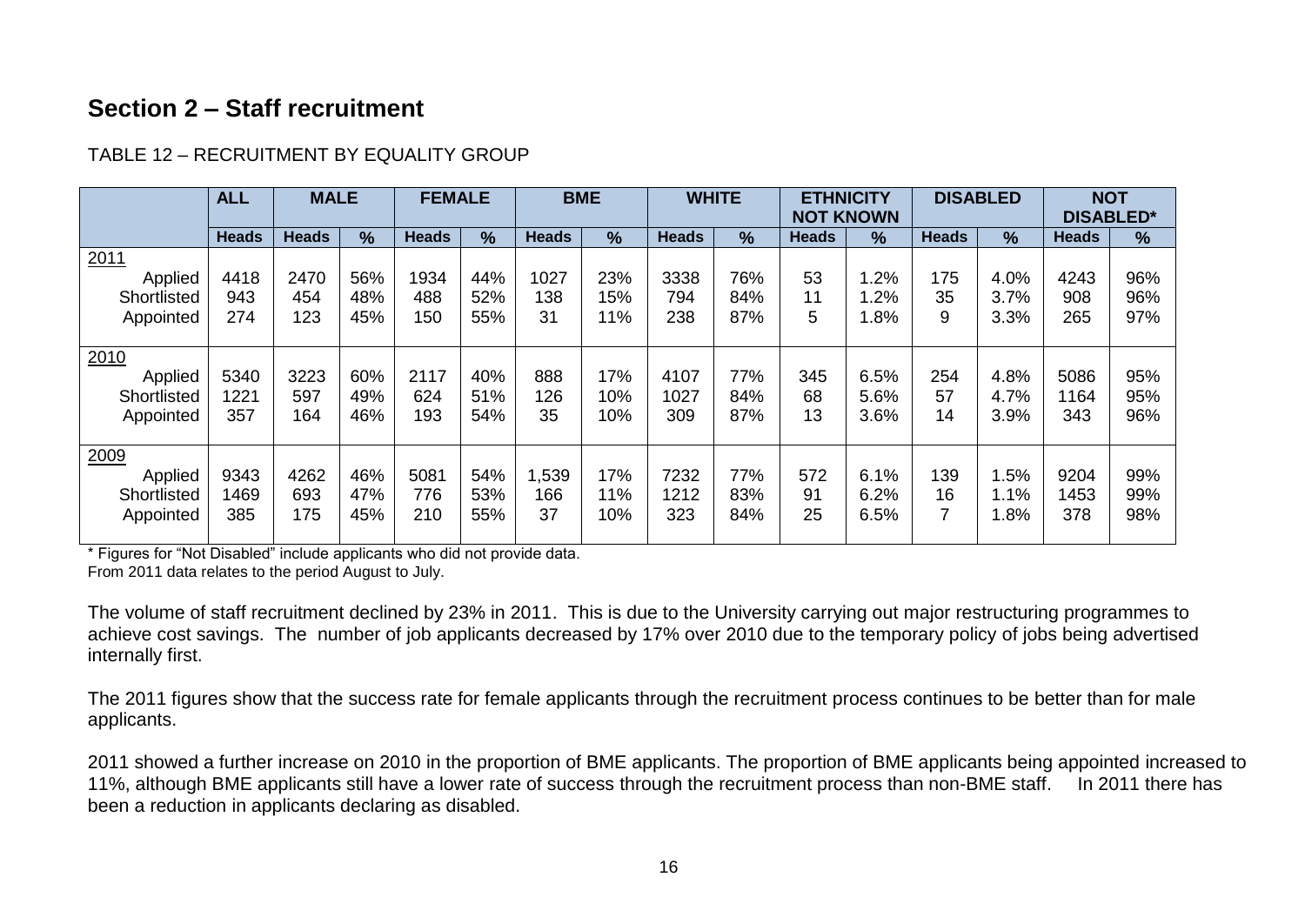|                                             | <b>ALL</b>        | <b>MALE</b>     |                   | <b>FEMALE</b>    |                   | <b>BME</b>    |                     | <b>WHITE</b>     |                   | <b>ETHNICITY</b><br><b>NOT KNOWN</b> |                      | <b>DISABLED</b> |                      | <b>NOT</b><br><b>DISABLED*</b> |                   |
|---------------------------------------------|-------------------|-----------------|-------------------|------------------|-------------------|---------------|---------------------|------------------|-------------------|--------------------------------------|----------------------|-----------------|----------------------|--------------------------------|-------------------|
|                                             | <b>Heads</b>      | <b>Heads</b>    | $\frac{0}{0}$     | <b>Heads</b>     | $\%$              | <b>Heads</b>  | $\frac{9}{6}$       | <b>Heads</b>     | $\frac{9}{6}$     | <b>Heads</b>                         | $\%$                 | <b>Heads</b>    | $\frac{9}{6}$        | <b>Heads</b>                   | $\frac{9}{6}$     |
| 2011<br>Applied<br>Shortlisted              | 436<br>195        | 164<br>59       | 38%<br>30%        | 271<br>136       | 62%<br>70%        | 97<br>24      | 22%<br>12%          | 331<br>167       | 76%<br>86%        | 8<br>4                               | 1.8%<br>2.1%         | 21<br>15        | 4.8%<br>7.7%         | 415<br>180                     | 95%<br>92%        |
| Appointed                                   | 122               | 38              | 31%               | 84               | 69%               | 17            | 14%                 | 101              | 83%               | 4                                    | 3.3%                 | 8               | 6.6%                 | 114                            | 93%               |
| 2010<br>Applied<br>Shortlisted<br>Appointed | 462<br>180<br>83  | 174<br>62<br>24 | 38%<br>34%<br>29% | 288<br>118<br>59 | 62%<br>66%<br>71% | 89<br>22      | 19%<br>12%<br>8.0%  | 352<br>149<br>72 | 76%<br>83%<br>87% | 21<br>9<br>4                         | 4.5%<br>5.0%<br>4.8% | 26<br>5         | 5.6%<br>3.9%<br>6.0% | 436<br>173<br>78               | 94%<br>96%<br>94% |
| 2009<br>Applied<br>Shortlisted<br>Appointed | 718<br>262<br>113 | 265<br>88<br>38 | 37%<br>34%<br>34% | 453<br>174<br>75 | 63%<br>66%<br>66% | 88<br>16<br>9 | 12%<br>6.1%<br>8.0% | 573<br>219<br>95 | 80%<br>84%<br>84% | 57<br>27<br>9                        | 7.9%<br>10%<br>8.0%  | 16<br>5<br>2    | 2.2%<br>.9%<br>1.8%  | 702<br>257<br>111              | 98%<br>98%<br>98% |

#### TABLE 13 - RECRUITMENT TO THE TEMPORARY STAFF UNIT BANK BY EQUALITY GROUP

\* Figures for "Not Disabled" include applicants who did not provide data; from 2011 data relates to the period August to July.

Table 13 shows an increase in temporary recruitment in 2011. This was to provide a wider pool of 'bank' staff to provide additional interim support during the period of organisational restructuring. The number of TSU staff in assignment, however, reduced in 2011 (see table 1).

The proportion of BME applicants and appointments has again increased significantly in 2011. The higher success rate of applicants declaring as disabled has also been maintained.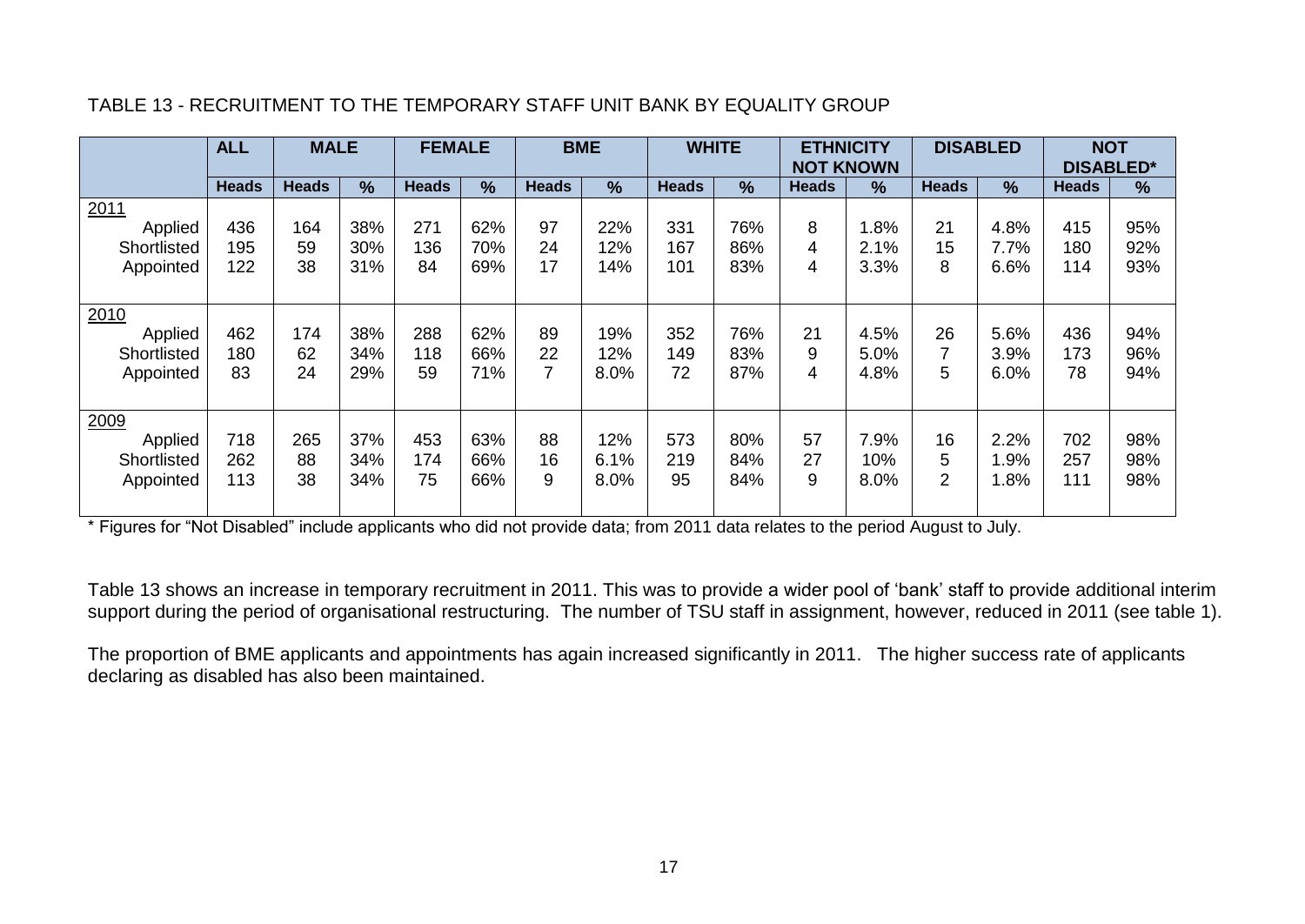#### TABLE 14 - INTERNAL RECRUITMENT ONLY BY EQUALITY GROUP

|             | <b>ALL</b>   | <b>MALE</b>  |               | <b>FEMALE</b> |     |              | <b>BME</b>    |              | <b>WHITE</b>  | <b>ETHNICITY</b><br><b>NOT KNOWN</b> |               |              | <b>DISABLED</b> | <b>NOT</b><br><b>DISABLED*</b> |               |
|-------------|--------------|--------------|---------------|---------------|-----|--------------|---------------|--------------|---------------|--------------------------------------|---------------|--------------|-----------------|--------------------------------|---------------|
|             | <b>Heads</b> | <b>Heads</b> | $\frac{9}{6}$ | <b>Heads</b>  | %   | <b>Heads</b> | $\frac{9}{6}$ | <b>Heads</b> | $\frac{9}{6}$ | <b>Heads</b>                         | $\frac{9}{6}$ | <b>Heads</b> | $\frac{9}{6}$   | <b>Heads</b>                   | $\frac{9}{6}$ |
| 2011        |              |              |               |               |     |              |               |              |               |                                      |               |              |                 |                                |               |
| Applied     | 230          | 101          | 44%           | 127           | 55% | 41           | 18%           | 186          | 81%           | っ<br>ت                               | .3%           | 8            | 3.5%            | 222                            | 97%           |
| Shortlisted | 131          | 62           | 47%           | 68            | 52% | 13           | 10%           | 116          | 89%           | ົ                                    | .5%           |              | 3.1%            | 127                            | 97%           |
| Appointed   | 56           | 25           | 45%           | 30            | 54% | 6            | $1\%$         | 48           | 86%           | ົ<br>ے                               | 3.6%          |              | 0%              | 56                             | 100%          |
|             |              |              |               |               |     |              |               |              |               |                                      |               |              |                 |                                |               |

Table 14 shows no significant gender difference for internal applicants in terms of their success rate though the recruitment process. The proportion of female internal applicants is slightly lower that the UWE female workforce of 58%.

BME internal applicants are shortlisted in lower proportions, but have a marginally higher appointment than shortlisting rate. The proportion of BME internal applicants and BME internal appointments is significantly higher than the UWE BME workforce of 6.5%.

The number of internal applicants declaring as disabled is very low and none were appointed. The proportion of disabled internal applicants is lower than the UWE disabled workforce of 4.8%.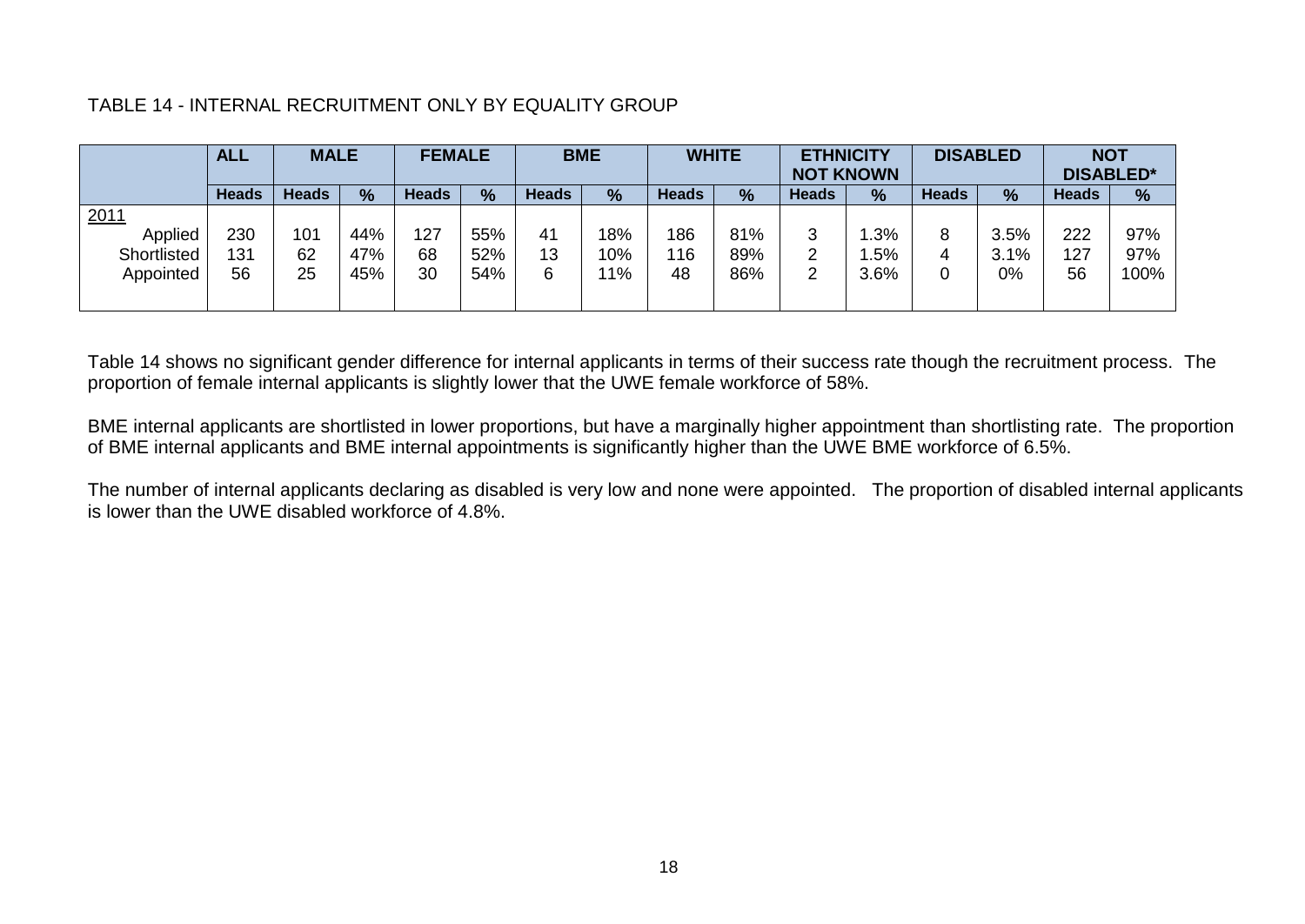## **Section 3 – Leavers**

#### TABLE 15 – LEAVERS BY CATEGORY BY EQUALITY GROUP

| <b>LEAVER CATEGORY</b>       | <b>HEADS</b>   | <b>MALE</b>    | <b>FEMALE</b>  | <b>BME</b>     | <b>WHITE</b>   | <b>ETHNICITY</b><br><b>NOT KNOWN</b> | <b>DISABLED</b>         | <b>NOT</b><br><b>DISABLED*</b> |
|------------------------------|----------------|----------------|----------------|----------------|----------------|--------------------------------------|-------------------------|--------------------------------|
| Resignation                  | 157            | 57             | 100            | 19             | 130            | 8                                    | 5                       | 152                            |
| Voluntary severance          | 144            | 59             | 85             | 9              | 132            | 3                                    | $\overline{9}$          | 135                            |
| End of fixed term contract   | 98             | 45             | 53             | 16             | 77             | 5                                    | 4                       | 94                             |
| Age 65 retirement            | 34             | 20             | 14             | $\overline{2}$ | 32             | $\overline{0}$                       | $\overline{0}$          | 34                             |
| Early retirement             | 3              |                | $\overline{2}$ | $\overline{0}$ | 3              | $\mathbf 0$                          | $\mathbf 0$             | 3                              |
| Maternity leave non-return** | $\overline{2}$ | $\mathbf 0$    | $\overline{2}$ | $\mathbf 0$    | $\overline{2}$ | $\overline{0}$                       | $\overline{0}$          | $\overline{2}$                 |
| III Health                   | 3              |                | $\overline{2}$ | $\mathbf 0$    | 3              | $\overline{0}$                       | $\mathbf 0$             | $\mathfrak{S}$                 |
| Death                        | 0              | $\mathbf 0$    | $\mathbf 0$    | $\overline{0}$ | $\mathbf 0$    | $\overline{0}$                       | $\overline{0}$          | $\mathbf 0$                    |
| <b>Dismissal</b>             | 4              | $\overline{2}$ | $\overline{2}$ | 3              |                | $\mathbf 0$                          | $\overline{\mathbf{A}}$ | 3                              |
| Redundancy                   | 3              | $\overline{2}$ |                | $\overline{0}$ | 3              | $\mathbf 0$                          | $\overline{0}$          | 3                              |
| ALL LEAVERS - 2011           | 448            | 187<br>(42%)   | 261<br>(58%)   | 49<br>(11%)    | 383<br>(85%)   | 16<br>$(3.6\%)$                      | 19<br>$(4.2\%)$         | 429<br>(96%)                   |
| ALL LEAVERS - 2010           | 226            | 97<br>(43%)    | 129<br>(57%)   | 20<br>(8.8%)   | 198<br>(88%)   | 8<br>$(3.5\%)$                       | 9<br>$(4.0\%)$          | 217<br>(96%)                   |
| ALL LEAVERS - 2009           | 276            | 116<br>(42%)   | 160<br>(58%)   | 20<br>(7.2%)   | 247<br>(89.5%) | 9<br>(3.3%)                          | 10<br>$(3.6\%)$         | 269<br>(97.5%)                 |

\* Figures for "Not Disabled" include staff who have not provided data. \*\*Includes non-return from adoption leave. The analysis excludes hourly paid and temporary staff.

The UWE workforce (excluding ALs/TSU staff) is 57% female, 6.2% BME and 5.1% disabled. In 2011 the rate of leaving by gender is broadly in proportion to the population; a significantly higher proportion of BME staff were leavers and a slightly lower proportion of disabled staff.

In 2011 organisational restructuring resulted in a 100% increase in the number of leavers compared to 2010. The data shows an annual turnover rate of 11.6% (excluding fixed term contract expiry) compared to 6.1% for 2010.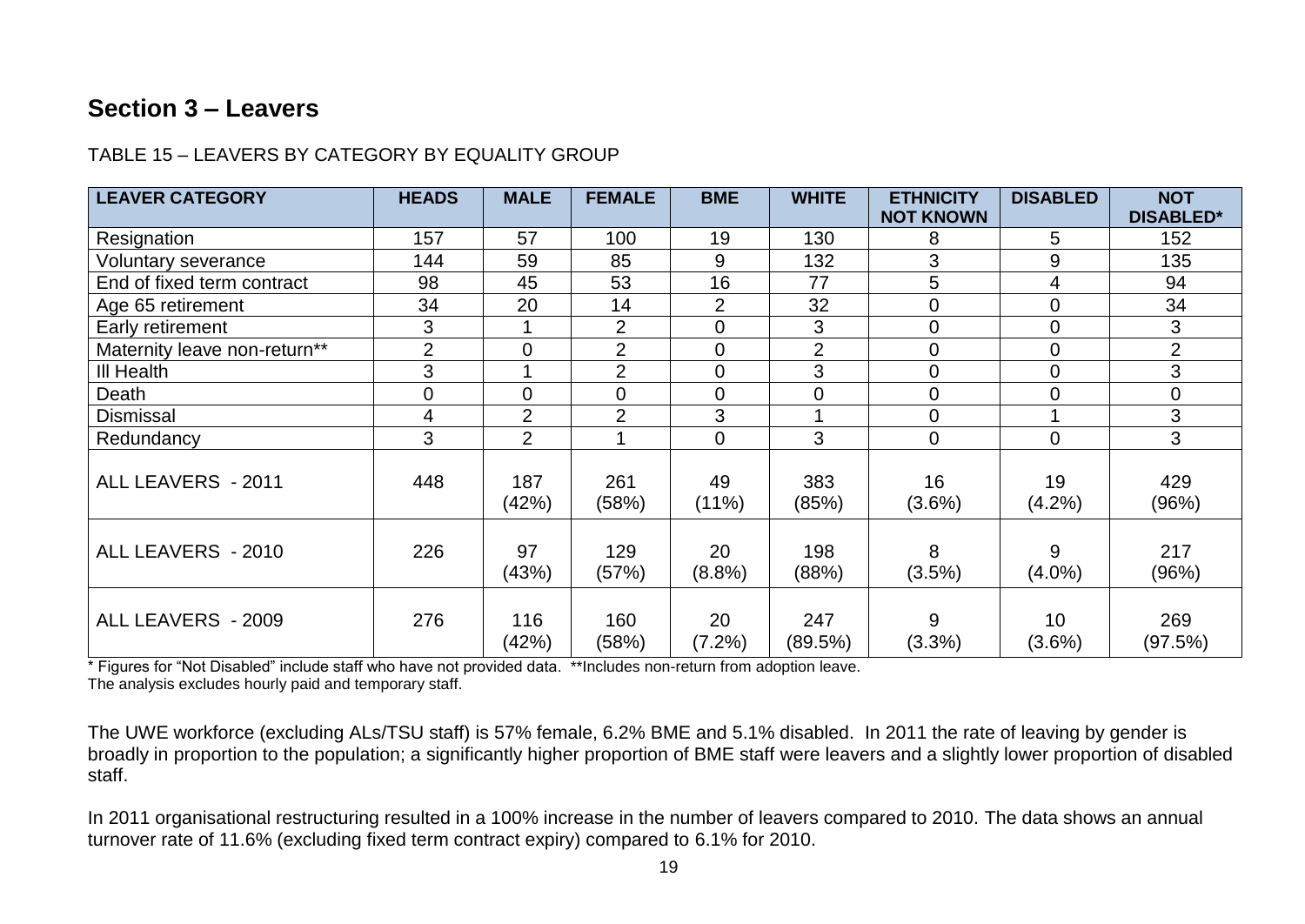#### TABLE 16 – REASONS FOR LEAVING

| <b>REASON</b>                    | <b>ACADEMIC +</b><br><b>SENIOR</b><br><b>MANAGEMENT</b> | <b>PROFESSIONAL</b><br><b>SUPPORT STAFF</b> | <b>TOTALS</b><br>2011 | <b>TOTALS</b><br>2010    | <b>TOTALS</b><br>2009 |
|----------------------------------|---------------------------------------------------------|---------------------------------------------|-----------------------|--------------------------|-----------------------|
| Moving from area                 | 0                                                       | 4                                           | 4                     | 6                        | 2                     |
| Return to education              | 0                                                       | 0                                           | $\mathbf 0$           | $\overline{5}$           | $\overline{2}$        |
| Giving up employment             | 0                                                       |                                             | 1                     | $\overline{2}$           | 4                     |
| Personal/domestic                | 0                                                       | 6                                           | $6\phantom{1}$        | 8                        | 7                     |
| Promotion/career development     | 6                                                       | 8                                           | 14                    | 10                       | 9                     |
| Travel problems                  | $\overline{0}$                                          | $\overline{2}$                              | $\overline{2}$        | 5                        | 5                     |
| Physical work environment        | 0                                                       | $\overline{2}$                              | $\overline{2}$        | 1                        | $\overline{2}$        |
| Organisational culture           | 5                                                       | 6                                           | 11                    | 6                        | 10                    |
| Management style                 | 5                                                       | $\overline{2}$                              | $\overline{7}$        | $\overline{\mathcal{A}}$ | 6                     |
| <b>Working relations</b>         |                                                         |                                             | $\overline{2}$        | $\overline{2}$           | 3                     |
| Workload/stress                  | $\overline{2}$                                          |                                             | 3                     | $\overline{7}$           | $\overline{5}$        |
| <b>Conditions of service</b>     | 3                                                       | 3                                           | 6                     | 0                        | 0                     |
| <b>Discrimination</b>            |                                                         | $\overline{0}$                              | 1                     | 0                        | $\overline{0}$        |
| Retirement                       |                                                         | 5                                           | 6                     | 13                       | 13                    |
| Redundancy                       |                                                         |                                             | $\overline{2}$        | 0                        | 12                    |
| III health                       | 0                                                       | $\overline{0}$                              | $\overline{0}$        | 1                        | 3                     |
| End of fixed term contract       | 5                                                       | 3                                           | 8                     | 5                        | 8                     |
| Greater job satisfaction         | $\overline{7}$                                          |                                             | 14                    | 10                       | 14                    |
| Personal satisfaction            | 3                                                       | $\overline{7}$                              | 10                    | 9                        | 14                    |
| More training and development    | 1                                                       | $\overline{2}$                              | 3                     | $\overline{2}$           | 4                     |
| Better career prospects          | 5                                                       | 8                                           | 13                    | 10                       | 10                    |
| <b>Better service conditions</b> | $\overline{3}$                                          |                                             | 4                     | 0                        | $\overline{2}$        |
| Higher salary                    | 4                                                       | 3                                           | $\overline{7}$        | $\overline{7}$           | 5                     |
| Change of work pattern           | $\overline{2}$                                          | $\overline{2}$                              | 4                     | 5                        | 6                     |
|                                  |                                                         |                                             |                       |                          |                       |
| NUMBER OF RESPONDENTS            | 15                                                      | 25                                          | 40                    | 43                       | 51                    |

Notes: Data is taken from exit questionnaires completed by leavers; individuals can indicate more than one reason for leaving.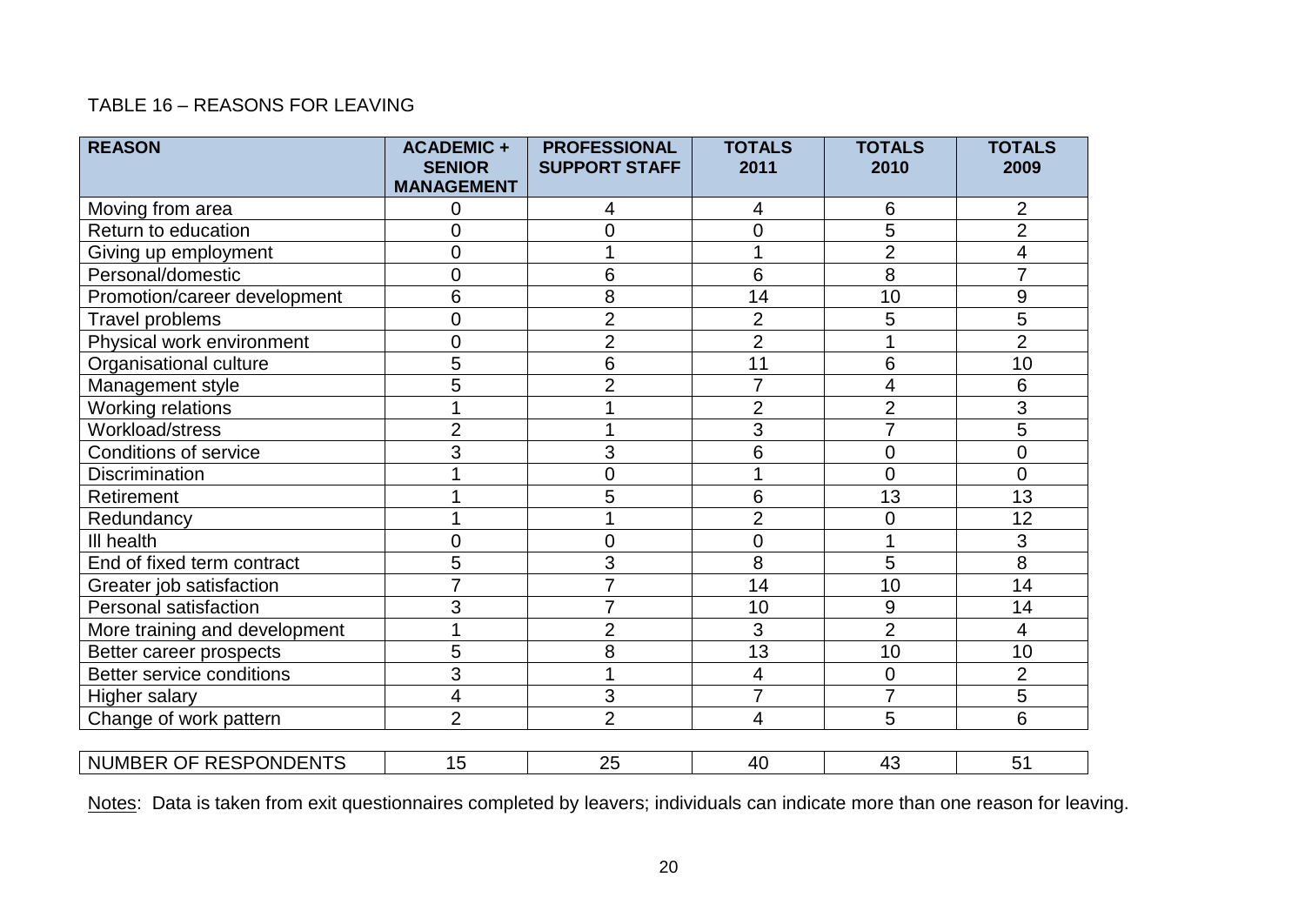## **Section 4 –Staff development and career progression**

| Year  | <b>ALL</b>   | <b>MALE</b>  |      | <b>FEMALE</b> |      |              | <b>BME</b>    |              | <b>WHITE</b> | <b>ETHNICITY</b><br><b>NOT KNOWN</b> |               |              | <b>DISABLED</b> |              | <b>NOISABLED*</b> |
|-------|--------------|--------------|------|---------------|------|--------------|---------------|--------------|--------------|--------------------------------------|---------------|--------------|-----------------|--------------|-------------------|
|       | <b>Heads</b> | <b>Heads</b> | $\%$ | Heads         | $\%$ | <b>Heads</b> | $\frac{9}{6}$ | <b>Heads</b> | %            | Heads                                | $\frac{9}{6}$ | <b>Heads</b> | $\frac{9}{6}$   | <b>Heads</b> | $\frac{9}{6}$     |
|       |              |              |      |               |      |              |               |              |              |                                      |               |              |                 |              |                   |
| 2011* | 7517         | 2532         | 34%  | 4985          | 66%  | 470          | 6.3%          | 6832         | 91%          | 215                                  | $2.9\%$       | 364          | 4.8%            | 7153         | 95%               |
| 2010  | 3359         | 999          | 30%  | 2360          | 70%  | 263          | $.8\%$        | 3009         | 90%          | 87                                   | 2.6%          | 201          | $6.0\%$         | 3158         | 94%               |
| 2009  | 3582         | 141          | 32%  | 2441          | 68%  | 244          | 6.8%          | 3239         | 90%          | 99                                   | 2.8%          | 165          | 4.6%            | 3417         | 95%               |
|       |              |              |      |               |      |              |               |              |              |                                      |               |              |                 |              |                   |

#### TABLE 17 – INTERNAL TRAINING ATTENDANCES BY EQUALITY GROUP

\* Includes 3138 staff attendances for compulsory fire safety training.

Table 17 shows that female staff are proportionately more likely to take up internal training places than male staff; BME staff and disabled staff attendances are proportionate to the UWE workforce (NB: UWE workforce is: 58% female, 6.5% BME and 4.8% disabled).

#### TABLE 18 – CAREER PROGRESSION BY EQUALITY GROUP

| <b>YEAR</b> |              | <b>TOTAL</b>  |              | <b>MALE</b> |              | <b>FEMALE</b> | <b>BME</b>   |      |              | <b>WHITE</b> | <b>NOT KNOWN</b> | <b>ETHNICITY</b> |              | <b>DISABLED</b> |              | <b>NOT</b><br><b>DISABLED*</b> |
|-------------|--------------|---------------|--------------|-------------|--------------|---------------|--------------|------|--------------|--------------|------------------|------------------|--------------|-----------------|--------------|--------------------------------|
|             | <b>Heads</b> | $\frac{9}{6}$ | <b>Heads</b> | %           | <b>Heads</b> | $\frac{9}{6}$ | <b>Heads</b> | %    | <b>Heads</b> | %            | <b>Heads</b>     | $\%$             | <b>Heads</b> | %               | <b>Heads</b> | %                              |
|             |              |               |              |             |              |               |              |      |              |              |                  |                  |              |                 |              |                                |
| 2011        | 184          | 5.7%          | 75           | 5.4%        | 109          | 5.9%          | 10           | 4.9% | 167          | 5.8%         |                  | 5.6%             |              | $0.7\%$         | 183          | 5.9%                           |
| 2010        | 227          | 6.4%          | 88           | 5.9%        | 139          | 6.9%          | 16           | 6.8% | 205          | 6.5%         | 6                | 4.2%             |              | 2.3%            | 219          | 6.5%                           |
| 2009        | 222          | 6.4%          | 84           | 5.7%        | 138          | $7.0\%$       | 12           | 5.3% | 200          | 6.4%         | 10               | 8.4%             | ົ            | 2.2%            | 219          | 6.6%                           |
|             |              |               |              |             |              |               |              |      |              |              |                  |                  |              |                 |              |                                |

% indicates the proportion of the particular group having career progression, not the proportion of all the progression occurrences.

\* Figures for "Not Disabled" include staff who have not provided data.

Career progression opportunities have been taken up in slightly higher proportion by female staff compared to male staff and in lower proportion by known BME and disabled staff. The data analysed by each type of career progression opportunity (promotion, regrading, secondment, and temporary up-grade) is shown in table 19 below.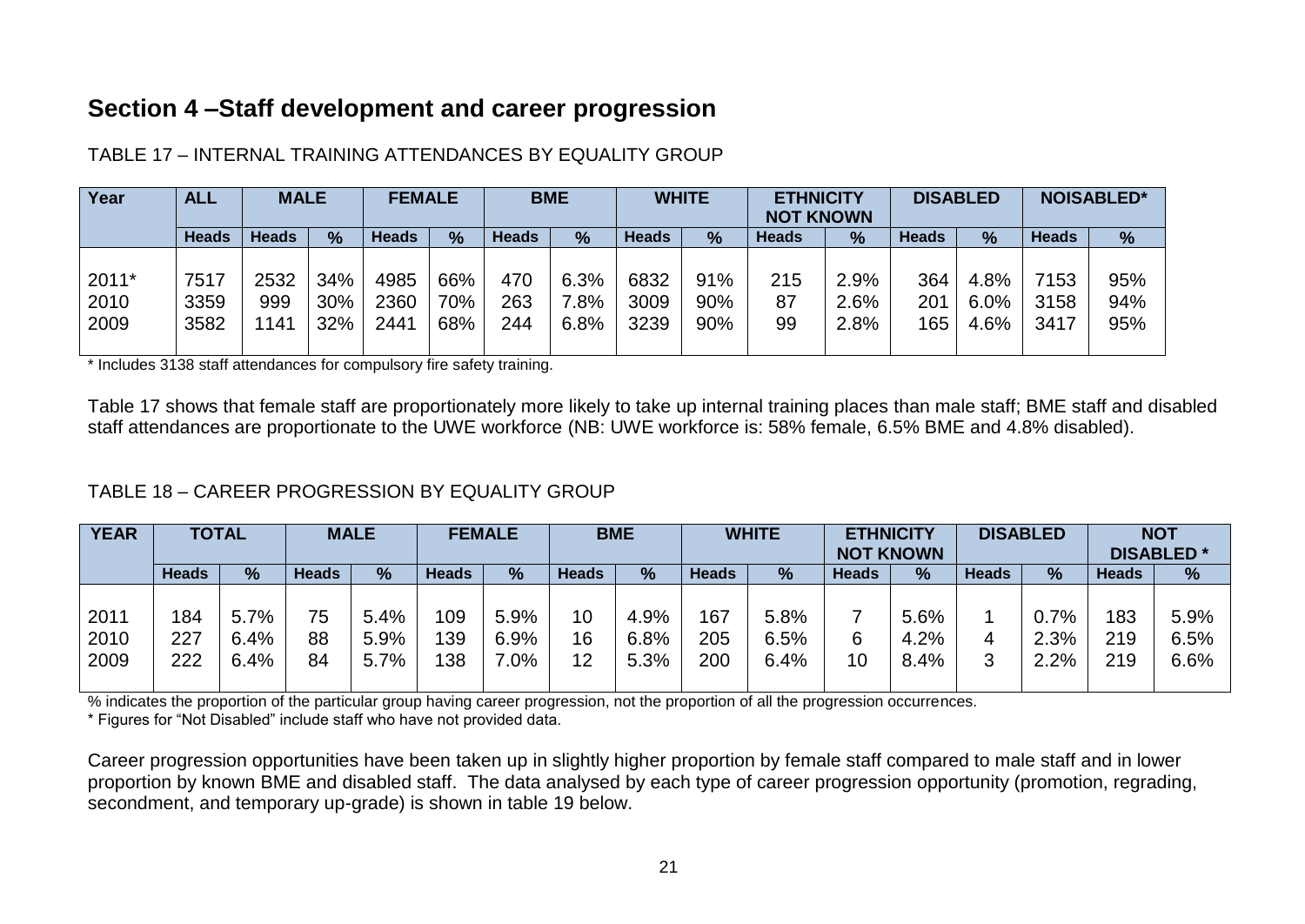#### **TYPE YEAR TOTAL MALE FEMALE BME WHITE ETHNICITY NOT KNOWN**<br>Heads  $\frac{1}{1}$  % **DISABLED NOT DISABLED\***<br>Heads | % **Heads % Heads % Heads % Heads % Heads % Heads % Heads % Heads %** Promotion Regrading **Secondment Temporary** Upgrade 2011 2010 2009 2011 2010 2009 2011 2010 2009 2011 2010 2009 90 93 86 25 57 46 28 27 43 41 50 47 2.8% 2.6% 2.5% 0.8% 1.8% 1.5% 0.9% 0.9% 1.4% 1.3% 1.6% 1.6% 45 36 34 11 22 19 10 9 16 9 21 15 3.2% 2.4% 2.3% 0.8% 1.6% 1.4% 0.7% 0.7% 1.2% 0.6% 1.5% 1.1% 45 57 52 14 35 27 18 18 27 32 29 32 2.5% 2.8% 2.6% 0.8% 2.0% 1.6% 1.0% 1.0% 1.6% 1.7% 1.6% 1.9% 7 6 6 1 8 1 1  $\Omega$ 1 1 2 4 3.4% 2.5% 2.7% 0.5% 3.8% 0.5% 0.5% 0% 0.5% 0.5% 1.0% 2.1% 80 87 72 22 45 43 27 27 42 38 46 43 2.8% 2.8% 2.3% 0.8% 1.6% 1.6% 0.9% 1.0% 1.5% 1.3% 1.6% 1.6% 3  $\Omega$ 8 2 4 2 0  $\Omega$  $\Omega$ 2 2  $\Omega$ 2.4% 0% 6.7% 1.6% 3.3% 2.2% 0% 0% 0% 1.6% 1.7% 0% 1 1 1 0 2 1 0  $\Omega$  $\Omega$ 0 1 1 1.7% 0.6% 0.7% 0% 1.2% 0.8% 0% 0% 0% 0% 0.6% 0.8%

89 92 85 2.9% 2.7% 2.6%

0.8% 1.9% 1.6%

0.9% 0.9% 1.5%

1.3% 1.6% 1.6%

25 55 45

28 27 43

41 49 46

## TABLE 19 – CAREER PROGRESSION BY TYPE<br>TYPE TYPE TOTAL TO MALE

% indicates the proportion of the particular group having career progression, not the proportion of all the progression occurrences.

\* Figures for "Not Disabled" include staff who have not provided data.

#### TABLE 20 – GENDER PAY GAP

| <b>GROUP</b>                                           | 2009  | 2005    | 2003    |
|--------------------------------------------------------|-------|---------|---------|
| All staff                                              | 15.3% | $\star$ | $\star$ |
| All staff excluding senior management and<br>TSU temps | 12.5% | 20.2%   | 18.2%   |

\* data not available

The gender pay gap is the percentage by which average female staff pay is lower than average male staff pay.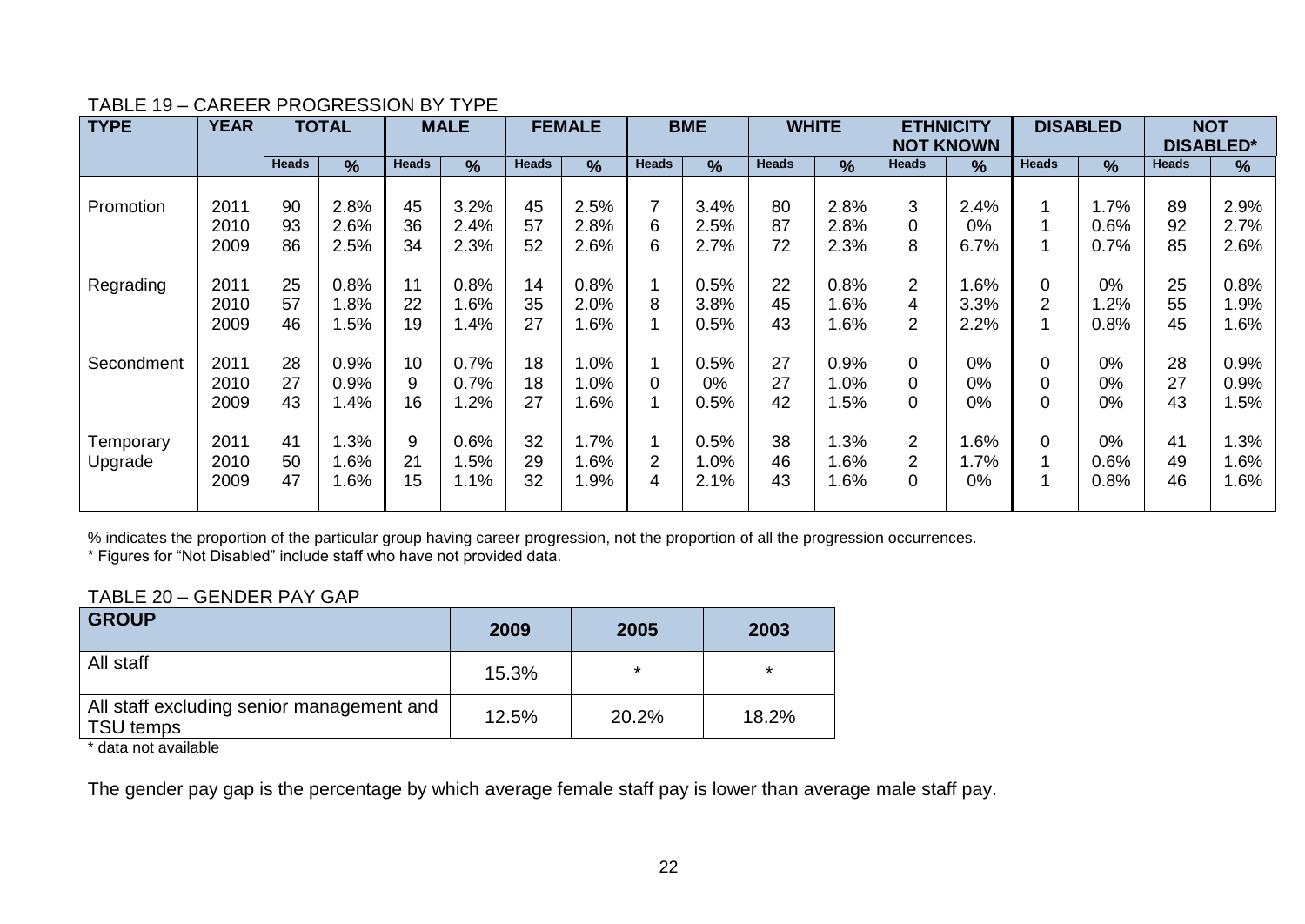## **Section 5 – Formal procedures**

| <b>YEAR</b> | ALL                                    |    | <b>MALE</b> |              | <b>FEMALE</b> | <b>BME</b>   |                          |              | <b>WHITE</b>  | <b>ETHNICITY</b><br><b>NOT KNOWN</b> |               |              | <b>DISABLED</b> | <b>NOT</b><br><b>DISABLED*</b> |               |
|-------------|----------------------------------------|----|-------------|--------------|---------------|--------------|--------------------------|--------------|---------------|--------------------------------------|---------------|--------------|-----------------|--------------------------------|---------------|
|             | $\frac{0}{0}$<br><b>Heads</b><br>Heads |    |             | <b>Heads</b> | %             | <b>Heads</b> | $\frac{0}{0}$            | <b>Heads</b> | $\frac{0}{0}$ | <b>Heads</b>                         | $\frac{9}{6}$ | <b>Heads</b> | $\frac{9}{6}$   | <b>Heads</b>                   | $\frac{9}{6}$ |
| 2011        |                                        |    | 17%         |              | 83%           | -            | $\,$                     | ี            | 100%          |                                      |               |              |                 |                                | 100%          |
| 2010        |                                        | д. | 67%         |              | 33%           | -            | $\overline{\phantom{a}}$ |              | 83%           |                                      | 17%           |              |                 |                                | 100%          |
| 2009        | $*$ *04<br>∠                           | 13 | 72%         |              | 28%           | -            | $\,$                     | 18           | 100%          |                                      | -             |              | 16.7%           | 15                             | 83.3%         |

TABLE 21 – STAFF GRIEVANCES BY EQUALITY GROUP

\* Figures for "Not Disabled" include staff who have not provided data. \*\* Includes 3 group grievances not included in equality analyses.

The number of new formal grievances in 2011 is the same as in 2010. The UWE workforce (including ALs and TSU) is: 58% female, 6.5% BME and 4.8% disabled, therefore in 2011 staff grievances were brought by a higher proportion of male staff, non-BME staff, and staff not declaring as disabled. However it is difficult to ascribe statistical significance to the data due to low numbers.

TABLE 22 – STAFF DISCIPLINARIES BY TYPE BY EQUALITY GROUP

| <b>YEAR/TYPE</b>  | <b>ALL</b>   |              | <b>MALE</b>   |                  | <b>FEMALE</b> |              | <b>BME</b>    |              | <b>WHITE</b> | <b>ETHNICITY</b> | <b>NOT KNOWN</b> |              | <b>DISABLED</b> | <b>NOT</b><br><b>DISABLED*</b> |       |
|-------------------|--------------|--------------|---------------|------------------|---------------|--------------|---------------|--------------|--------------|------------------|------------------|--------------|-----------------|--------------------------------|-------|
|                   | <b>Heads</b> | <b>Heads</b> | $\frac{9}{6}$ | Head<br><b>S</b> | $\frac{9}{6}$ | <b>Heads</b> | $\frac{9}{6}$ | <b>Heads</b> | %            | <b>Heads</b>     | $\frac{9}{6}$    | <b>Heads</b> | %               | <b>Heads</b>                   | %     |
| 2011<br>Conduct   |              | 5            | 71%           | $\overline{2}$   | 29%           | ◠            | 29%           | 5            | 71%          |                  |                  | -            |                 |                                | 100%  |
| Capability        |              |              | 100%          | -                |               |              |               |              | 100%         |                  |                  | -            |                 |                                | 100%  |
| Performance       | ົ            |              | 50%           |                  | 50%           |              | 50%           |              | 50%          |                  |                  | -            |                 | າ                              | 100%  |
| <b>Total 2011</b> | 10           |              | 70%           | 3                | 30%           | 3            | 30%           |              | 70%          |                  |                  | -            |                 | 10                             | 100%  |
| <b>Total 2010</b> | 11           | 10           | 91%           |                  | 9%            |              | 9%            | 9            | 82%          |                  | 9%               | ⌒            | 18%             | 9                              | 82%   |
| <b>Total 2009</b> | 17           | 12           | 71%           | 5                | 29%           |              | 5.9%          | 12           | 70.6%        |                  | 23.5%            |              | 5.9%            | 16                             | 94.1% |

\* Figures for "Not Disabled" include staff who have not provided data.

UWE's workforce is 58% female, 6.5% BME and 4.8% disabled. In 2011, formal procedures were initiated for a lower proportion of female staff and disabled staff, and a higher proportion of BME staff. It is difficult to ascribe statistical significance due to low numbers.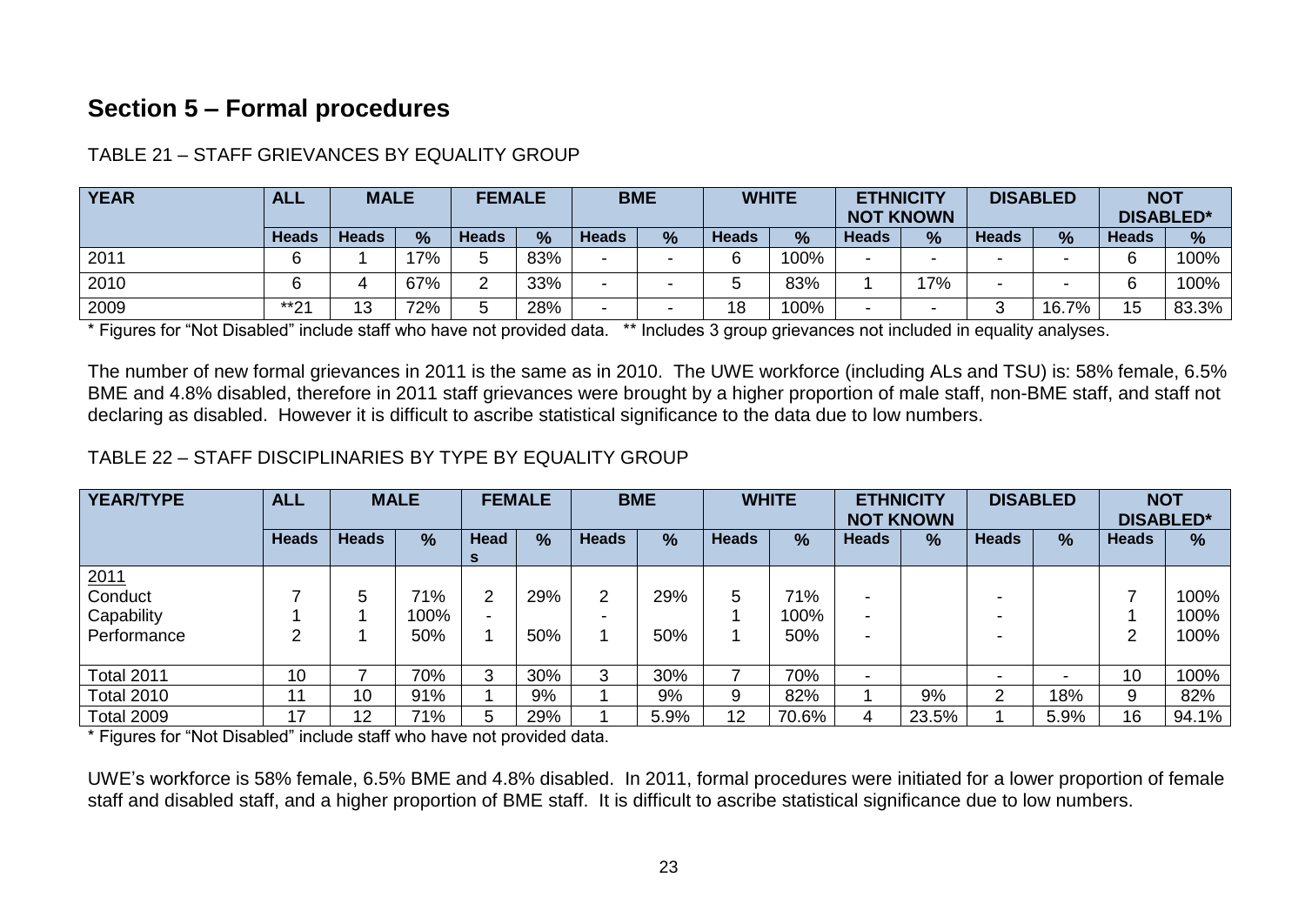## **Section 6 – Sickness absence**

## *At a glance 5:*



#### TABLE 23 - SICKNESS ABSENCE RATES BY FACULTY / SERVICE

| <b>FACULTY/SERVICE</b>                     | <b>DAYS LOST</b> | <b>INCIDENTS</b> | <b>ABSENCE</b>   | <b>ABSENCE</b>   | <b>ABSENCE</b>   |
|--------------------------------------------|------------------|------------------|------------------|------------------|------------------|
|                                            | 2011             | 2011             | <b>RATE 2011</b> | <b>RATE 2010</b> | <b>RATE 2009</b> |
| <b>Business and Law</b>                    | 1758             | 227              | 2.1%             | 1.6%             | 2.2%             |
| Arts Creative Inds & Education             | 2334             | 379              | 2.0%             | 1.9%             | 1.4%             |
| <b>Environment and Technology</b>          | 1377             | 283              | 1.1%             | 1.6%             | 1.5%             |
| <b>Health and Life Sciences</b>            | 2618             | 495              | 1.8%             | 1.5%             | 1.6%             |
| Faculty sub total                          | 8087             | 1384             | 1.7%             | 1.7%             | 1.6%             |
| Corporate & Academic Services*             | 201              | 69               | 1.9%             | Ξ.               |                  |
| Admissions & International Dev.            | 113              | 59               | 1.3%             | 3.1%             | 3.7%             |
| Directorate**                              | 236              | 37               | 2.6%             | 1.7%             | 3.3%             |
| <b>Facilities</b>                          | 4593             | 804              | 3.7%             | 3.4%             | 4.3%             |
| Finance                                    | 441              | 109              | 2.3%             | 2.8%             | 2.8%             |
| <b>Human Resources</b>                     | 303              | 76               | 2.0%             | 2.5%             | 2.4%             |
| <b>IT Services</b>                         | 1143             | 336              | 2.5%             | 2.5%             | 1.9%             |
| <b>Library Services</b>                    | 1008             | 275              | 2.8%             | 2.5%             | 2.1%             |
| Marketing and Communications               | 182              | 52               | 2.5%             | 1.4%             | 1.2%             |
| Research, Business & Innovation            | 166              | 60               | 1.5%             | 1.7%             | 1.8%             |
| <b>Schools &amp; Colleges Partnerships</b> | 45               | 21               | 1.2%             | 3.0%             | 3.6%             |
| <b>Student Services</b>                    | 784              | 204              | 3.2%             | 2.1%             | 3.1%             |
| Service sub total                          | 9272             | 2109             | 2.9%             | 3.2%             | 3.2%             |
| All services excluding manual              | 6123             | 1668             | 2.4%             | 2.5%             | 2.5%             |
| staff                                      |                  |                  |                  |                  |                  |
| Manual staff only                          | 3149             | 441              | 4.6%             | 5.3%             | 5.2%             |
| All staff                                  | 17359            | 3493             | 2.2%             | 2.2%             | 2.2%             |

\*Includes Dean of Students and Development & Alumni. \*\* Includes Academic Registry and BIP. Excludes hourly paid staff.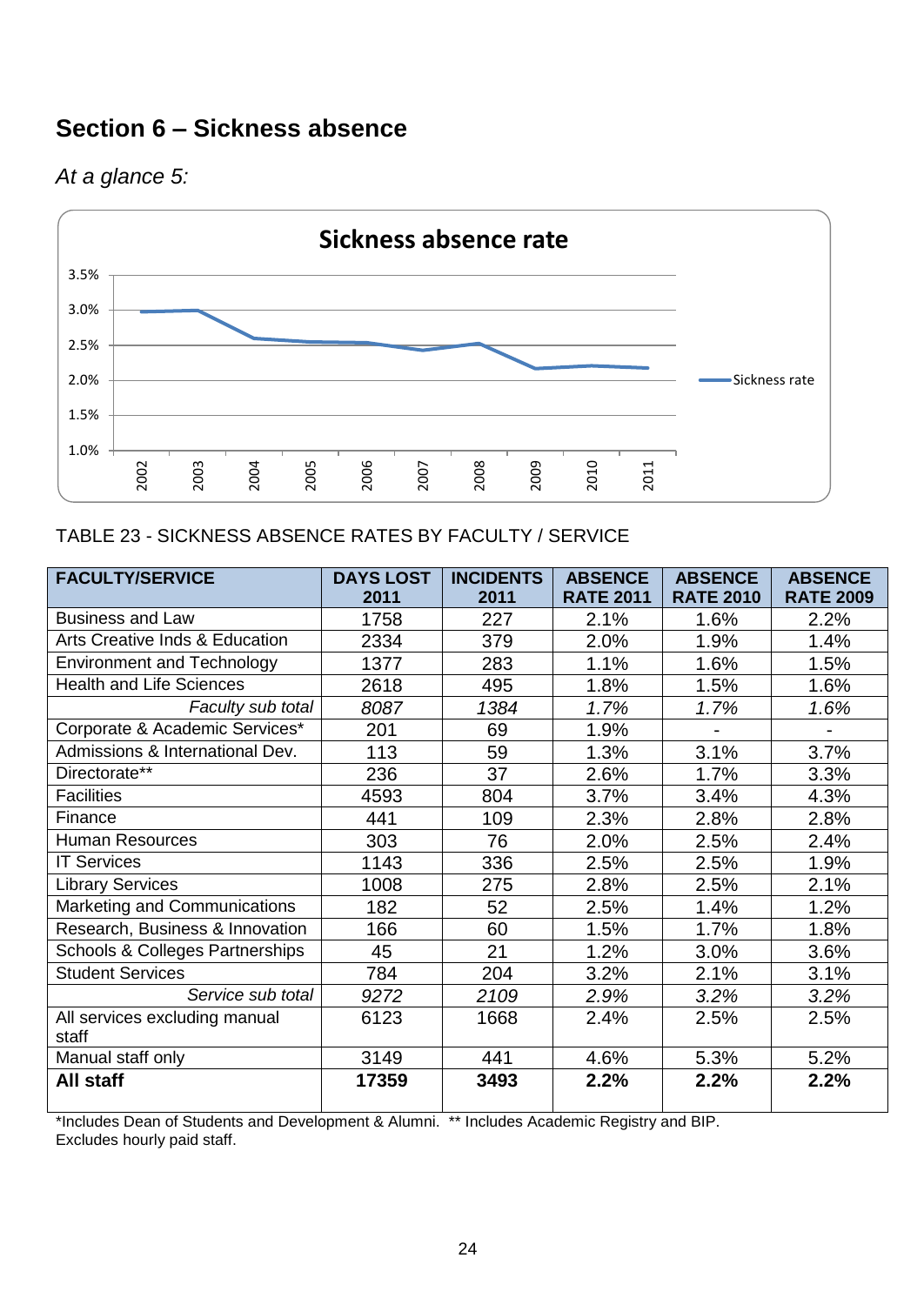#### TABLE 24 - REASONS FOR SICKNESS ABSENCE

|                        | Proportion of days lost |           |           |                      | Proportion of incidents |           |           |
|------------------------|-------------------------|-----------|-----------|----------------------|-------------------------|-----------|-----------|
| <b>REASON</b>          | 2011 (%)                | 2010 (%)  | 2009 (%)  | <b>REASON</b>        | 2011 (%)                | 2010 (%)  | 2009 (%)  |
| Hospital admittance    | 17.6%                   | 15.5%     | 14.7%     | Cold / flu / virus   | 32.9%                   | 35.9%     | 36.3%     |
| Stress / depression    | 17.2%                   | 17.6%     | 15.2%     | Infection            | 10.8%                   | 11.4%     | 10.1%     |
| Cold / flu / virus     | 13.8%                   | 16.7%     | 19.2%     | Stomach complaint    | 9.4%                    | 8.5%      | 9.8%      |
| Infection              | 8.9%                    | 8.7%      | 10.3%     | Sickness / diarrhoea | 7.9%                    | 8.5%      | 8.0%      |
| Back / sciatica        | 6.3%                    | 4.6%      | 4.1%      | Headache / migraine  | 7.4%                    | 6.6%      | $7.7\%$   |
| <b>Disease</b>         | 5.6%                    | 5.2%      | 7.1%      | Hospital admittance  | 4.2%                    | 3.7%      |           |
| Injury                 | 4.6%                    | 9.1%      | 7.2%      | Stress / depression  | 4.1%                    | 3.7%      | 3.2%      |
| Stomach complaint      | 3.9%                    | 3.8%      | 3.6%      | Back / sciatica      | 3.8%                    | 2.9%      | 2.8%      |
| Sickness / diarrhoea   | 3.0%                    | 3.1%      | 3.1%      | Injury               | 3.1%                    | 3.5%      | 3.2%      |
| Muscular / rheumatic   | 2.9%                    | 2.3%      | 2.4%      | Not known            | 3.1%                    | 2.7%      | 3.7%      |
| Pain                   | 2.9%                    | $1\%$     | $< 1\%$   | Muscular / rheumatic | 2.0%                    | 1.5%      | 1.8%      |
| Heart / blood pressure | 2.3%                    | 2.1%      | 1.2%      | Dizzy spells         | 1.6%                    | 1.1%      | 1.0%      |
| Headache / migraine    | 2.2%                    | 2.0%      | 2.3%      | Pain                 | 1.5%                    | 1.1%      | 1.2%      |
| Not known              | 1.6%                    | 1.1%      | 1.6%      | Dental / oral        | 1.3%                    | 1.3%      | 1.2%      |
| Maternity related      | 1.3%                    | 1.2%      | 1.1%      | <b>Disease</b>       | 1.1%                    | $1\%$     | $<$ 1%    |
| <b>Arthritis</b>       | 1.3%                    | $1\%$     | $< 1\%$   | Fatigue              | 1.0%                    | 1.5%      | $<$ 1%    |
| Dizzy spells           | 1.2%                    | 1.0%      | $< 1\%$   | Hospital appointment |                         |           |           |
| Fatigue                | 1.0%                    | 2.3%      | 1.4%      | Allergy; Arthritis   |                         |           |           |
| Dental / oral          |                         |           |           | Eye problems         |                         |           |           |
| Gynae / menstral       |                         |           |           | Gynae/Menstral       | Less than               | Less than | Less thar |
| Allergy; Asthma        |                         |           |           | Heart/Blood pressure | $1\%$                   | 1%        | $1\%$     |
| Hospital appointment   |                         |           |           | Asthma; Diabetes     |                         |           |           |
| Eye problems           | Less than               | Less than | Less than | Skin complaint       |                         |           |           |
| <b>Diabetes</b>        | 1%                      | $1\%$     | $1\%$     | Maternity related    |                         |           |           |
| Skin complaint         |                         |           |           |                      |                         |           |           |

|                              | Proportion of days lost | Proportion of incidents |                 |  |                                                                                                                   |                 |                    |                    |
|------------------------------|-------------------------|-------------------------|-----------------|--|-------------------------------------------------------------------------------------------------------------------|-----------------|--------------------|--------------------|
|                              | 2011 (%)                | 2010 (%)                | 2009 (%)        |  | <b>REASON</b>                                                                                                     | 2011 (%)        | 2010 (%)           | 2009 (%)           |
| ttance                       | 17.6%                   | 15.5%                   | 14.7%           |  | Cold / flu / virus                                                                                                | 32.9%           | 35.9%              | 36.3%              |
| ssion                        | 17.2%                   | 17.6%                   | 15.2%           |  | Infection                                                                                                         | 10.8%           | 11.4%              | 10.1%              |
| JS                           | 13.8%                   | 16.7%                   | 19.2%           |  | Stomach complaint                                                                                                 | 9.4%            | 8.5%               | 9.8%               |
|                              | 8.9%                    | 8.7%                    | 10.3%           |  | Sickness / diarrhoea                                                                                              | 7.9%            | 8.5%               | 8.0%               |
| a                            | 6.3%                    | 4.6%                    | 4.1%            |  | Headache / migraine                                                                                               | 7.4%            | 6.6%               | 7.7%               |
|                              | 5.6%                    | 5.2%                    | 7.1%            |  | Hospital admittance                                                                                               | 4.3%            | 4.2%               | 3.7%               |
|                              | 4.6%                    | 9.1%                    | 7.2%            |  | Stress / depression                                                                                               | 4.1%            | 3.7%               | 3.2%               |
| plaint                       | 3.9%                    | 3.8%                    | 3.6%            |  | Back / sciatica                                                                                                   | 3.8%            | 2.9%               | 2.8%               |
| urrhoea                      | 3.0%                    | 3.1%                    | 3.1%            |  | Injury                                                                                                            | 3.1%            | 3.5%               | 3.2%               |
| eumatic                      | 2.9%                    | 2.3%                    | 2.4%            |  | Not known                                                                                                         | 3.1%            | 2.7%               | 3.7%               |
|                              | 2.9%                    | $1\%$                   | $1\%$           |  | Muscular / rheumatic                                                                                              | 2.0%            | 1.5%               | 1.8%               |
| pressure                     | 2.3%                    | 2.1%                    | 1.2%            |  | Dizzy spells                                                                                                      | 1.6%            | 1.1%               | 1.0%               |
| iigraine                     | 2.2%                    | 2.0%                    | 2.3%            |  | Pain                                                                                                              | 1.5%            | 1.1%               | 1.2%               |
|                              | 1.6%                    | 1.1%                    | 1.6%            |  | Dental / oral                                                                                                     | 1.3%            | 1.3%               | 1.2%               |
| ted                          | 1.3%                    | 1.2%                    | 1.1%            |  | <b>Disease</b>                                                                                                    | 1.1%            | $1\%$              | $1\%$              |
|                              | 1.3%                    | $1\%$                   | $1\%$           |  | Fatigue                                                                                                           | 1.0%            | 1.5%               | $< 1\%$            |
|                              | 1.2%                    | 1.0%                    | $1\%$           |  | Hospital appointment                                                                                              |                 |                    |                    |
|                              | 1.0%                    | 2.3%                    | 1.4%            |  | Allergy; Arthritis                                                                                                |                 |                    |                    |
| stral<br>na<br>intment<br>١t | Less than<br>1%         | Less than<br>1%         | Less than<br>1% |  | Eye problems<br>Gynae/Menstral<br>Heart/Blood pressure<br>Asthma; Diabetes<br>Skin complaint<br>Maternity related | Less than<br>1% | Less than<br>$1\%$ | Less than<br>$1\%$ |

In 2011 hospital admittance accounted for 3,139 lost working days (2,907 in 2010). In 2010, stress/depression accounted for most days lost. In 2011 cold/flu/virus was the illness with the highest incident rate at 1,180 incidents in the year (1,441 in 2010).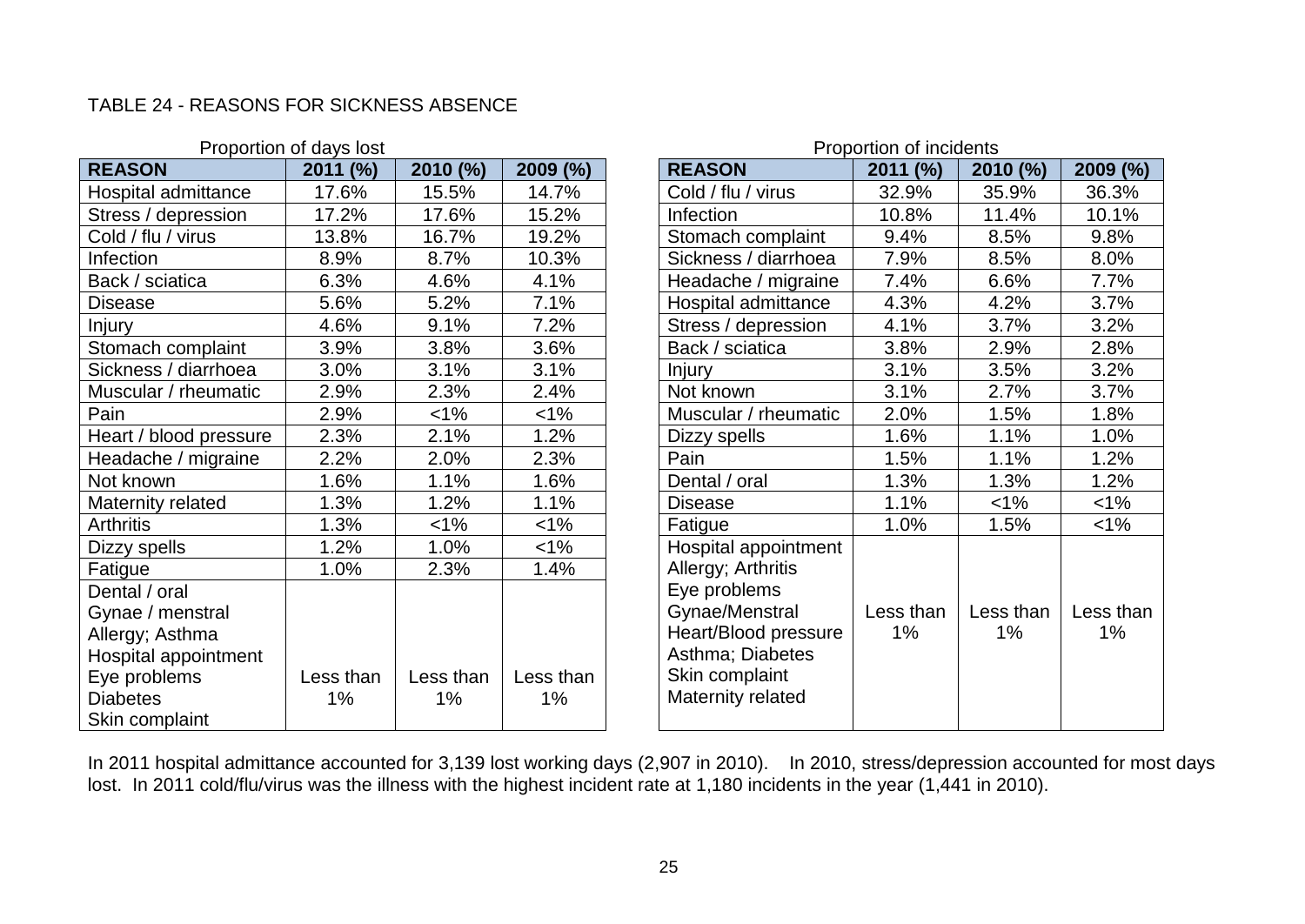## **Section 7 – Employee assistance programme (EAP)**

#### TABLE 25 – USE OF EAP SERVICES

| <b>TYPE</b>                   | 2011         |             | 2010          |              |             | 2009          |              |             |               |
|-------------------------------|--------------|-------------|---------------|--------------|-------------|---------------|--------------|-------------|---------------|
|                               | <b>HEADS</b> | <b>MALE</b> | <b>FEMALE</b> | <b>HEADS</b> | <b>MALE</b> | <b>FEMALE</b> | <b>HEADS</b> | <b>MALE</b> | <b>FEMALE</b> |
| Helpline advice / information | 37           |             |               | 54           |             |               | 37           |             |               |
| Telephone counselling         | 9            |             |               | 4            |             |               | 3            |             |               |
| Face-to-face counselling      | 92           |             |               | 78           |             |               | 73           |             |               |
| Legal information             | 76           |             |               | 48           |             |               | 130          |             |               |
| <b>TOTAL USAGE</b>            | 214          | 54          | 160           | 184          | 52          | 132           | 243          | 49          | 194           |
| Take up by gender             |              | 25%         | 75%           |              | 28%         | 72%           |              | 20%         | 80%           |

Data relates to the period October to September

The number of staff accessing the services of the Employee Assistance Programme in 2011 has increased by 16% compared to 2010. The UWE workforce (including HPLs and TSU) is 58% female therefore the data shows that a significantly higher proportion of female staff use the service compared to male staff.